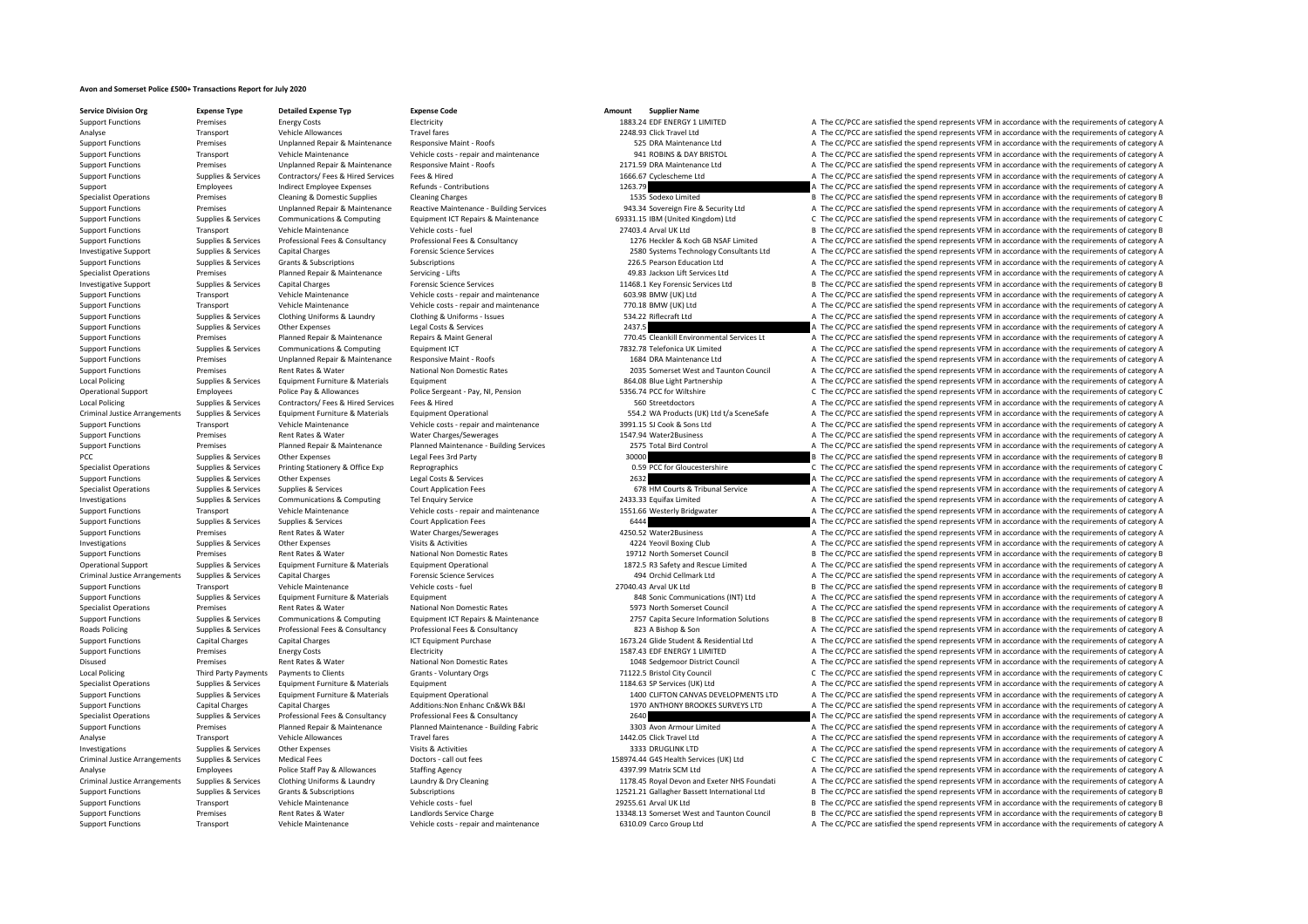Local Policing Supplies & Services Clothing Uniforms & Laundry Clothing & Uniforms - Issues Supplies are sensively and the COST.1 Westcare Ltd T/A Westcare Supply Zo A The CC/PCC are satisfied the spend represents VFM in a Criminal Justice Arrangements Employees Police Pay & Allowances Police Inspector - Pay, NI, Pension 6102.93 PCC for Gloucestershire C The CC/PCC are satisfied the spend represents VFM in accordance with the requirements of Analyse Employees Police Staff Pay & Allowances Staffing Agency 14138.88 Matrix SCM Ltd B The CC/PCC are satisfied the spend represents VFM in accordance with the requirements of category B The Criteria Agency 14138.88 Mat Criminal Arrangements Arrangements of category Arrangement Criminal Direct Arrangements Supplies Arrangements Supplies Arrangements Supplies Arrangements Of category A The CC/PCC are satisfied the spend represents VFM in a Support Functions and Departments of category and the Support Rents Rents Rents Rents Rents Rents A The CC/PCC are satisfied the spend represents VFM in accordance with the requirements of category A Support Functions Supplies & Services Communications & Computing Equipment ICT Lease 26114.24 WESTON DIGITAL TECHNOLOGIES LTD B The CC/PCC are satisfied the spend represents VFM in accordance with the requirements of categ Supplies & Services Clothing Uniforms & Laundry Clothing & Uniforms - Issues 1060 Law Enforcement International Ltd A The CC/PCC are satisfied the spend represents VFM in accordance with the requirements of category A The Support Employees Indirect Employee Expenses Refunds - Contributions 3354.39 3454.39 A The CC/PCC are satisfied the spend represents VFM in accordance with the requirements of category A Support Functions Premises Premises Premises Seneral Waste Costs General Waste Costs 523.46 SUEZ Recycling and Recovery UK Ltd A The CC/PCC are satisfied the spend represents VFM in accordance with the requirements of cate Investigative Support Supplies & Services Medical Fees Pathologists reports 2250 Dr Kathryn Urankar A The CC/PCC are satisfied the spend represents VFM in accordance with the requirements of category A Support Functions Supplies & Services Professional Fees & Consultancy Professional Fees & Consultancy Professional Fees & Consultancy Professional Fees & Consultancy Professional Fees & Consultancy Material Taylor Cook LLP Local Policing Supplies Supplies Subsistence Subsistence Subsistence Subsistence Subsistence Subsistence Subsistence Subsistence Subsistence Subsistence Subsistence Subsistence Subsistence Subsistence Subsistence Subsisten Specialist Operations Employees Police Pay & Allowances Police Sergeant - Pay, OT. NI & Pension 14606.67 PCC for Gloucestershire C The CC/PCC are satisfied the spend represents VFM in accordance with the requirements of ca Support Functions Capital Charges Capital Charges Capital Charges Other Plant & Equipment 3765.5 Cleartone Telecoms Ltd A The CC/PCC are satisfied the spend represents VFM in accordance with the requirements of category A Specialist Operations Employees Police Pay & Allowances Police Chief Inspector - Pay, NI & Pension 7048.48 PCC for Gloucestershire C The CC/PCC are satisfied the spend represents VFM in accordance with the requirements of Support Functions Premises Unplanned Repair & Maintenance Asbestos ‐ General 905.25 DRA Maintenance Ltd A The CC/PCC are satisfied the spend represents VFM in accordance with the requirements of category A Support Functions Premises Energy Costs Electricity Electricity Electricity Electricity Electricity 2979.97 EDF ENERGY 1 LIMITED A The CC/PCC are satisfied the spend represents VFM in accordance with the requirements of ca Supplier & Services Communications & Computing Fouture Fouture Fouture CONSCRIPTION CONTENT TRIM THE CONTENT ON THE CONTENT A The COPCC are satisfied the spend represents VFM in accordance with the requirements of category Operational Support Supplies & Services Other Expenses – Horses - Purchase – Horses – Horses – Horses – Horses – Horses – Horses – Horses – Horses – Horses – Horses – Horses – Horses – Horses – Horses – Horses – Horses – H Support Functions Premises Rent Rates & Water Water Charges/Sewerages and a mater 2Business A The CC/PCC are satisfied the spend represents VFM in accordance with the requirements of category A The Criter Assemblines A The Support Functions Conversion Works Category A Transformation Charges Construction & Conversion Works 7372.53 Sovereign Fire & Security Ltd A The CC/PCC are satisfied the spend represents VFM in accordance with the requirem Support Functions Premises Planned Renair & Maintenance Planned Maintenance - Building Services 1249.66 Jackson Lift Services 1 149.66 Jackson Lift Services A The CC/PCC are satisfied the spend represents VFM in accordance Support Functions Supplies & Services Other Expenses Legal Costs & Services 1896.5 A The CC/PCC are satisfied the spend represents VFM in accordance with the requirements of category A Local Policing Supplies & Services Clothing Uniforms & Laundry Clothing & Uniforms - Issues Clothing Multioms - Issues Clothing Multioms - Esses and the COLO Total Bird Control of American Cervices and TA Uniforms - Supply A The CC/PCC are satisfied the spend represents VFM in accordance with the requirements of category A Sunnort Eungripor Sunnitate Sunnitations & Communications & Communications & Communications & Communications & Communications & Communications Forument ICT Hardware Purch 147599 ATOS IT Services IIK Itd 6 The CC/PCC are sa PCC Employees Police Pay & Allowances Police PC - National Insurance Pay 2012 - 351 C The CC/PCC are satisfied the spend represents VFM in accordance with the requirements of category C Support Functions Transport Vehicle Maintenance Vehicle costs - repair and maintenance 2427.71 Staceys Motors A The CC/PCC are satisfied the spend represents VFM in accordance with the requirements of category A The Critic Catering Tunctions Supplies Category Category Category A The CC/PCC are satisfied the spend represents VFM in accordance with the requirements of category A Support Functions Supplies & Services Communications & Computing Equipment ICT Hardware Purch 2890 Electrowise Ltd A The CC/PCC are satisfied the spend represents VFM in accordance with the requirements of category A Specialist Operations Supplies & Services Subsistence Subsistence Subsistence Subsistence Subsistence Subsistence Subsistence Subsistence Subsistence Subsistence Subsistence Subsistence Subsistence Subsistence Subsistence Support Functions Transport Vehicle Maintenance Vehicle costs – repair and maintenance 2717 AA Business Services A The CC/PCC are satisfied the spend represents VFM in accordance with the requirements of category B<br>PCC A T B The CC/PCC are satisfied the spend represents VFM in accordance with the requirements of category B Support Functions Supplies & Services Equipment Furniture & Materials Equipment Equipment Equipment Equipment Paterials Equipment 2129 Warren Machine Tools (Guildford) Lt A The CC/PCC are satisfied the spend represents VFM Specialist Operations Premises Planned Repair & Maintenance Planned Maintenance - Building Services 150 AWP Services 1td A The CC/PCC are satisfied the spend represents VFM in accordance with the requirements of category A Investigative Support Supplies & Services Capital Charges Forensic Science Services Forensic Science Services 2768.86 Orchid Cellmark Ltd A The CC/PCC are satisfied the spend represents VFM in accordance with the requireme Investigative Support Support Support Support Capital Charges Capital Charges A The Companies of category A The CC/PCC are satisfied the spend represents VFM in accordance with the requirements of category A The CC/PCC are Support Functions Supplies & Services Contractors/ Fees & Hired Services Fees & Hired Services Fees & Hired 3000 National Ugly Mugs Limited A The CC/PCC are satisfied the spend represents VFM in accordance with the require Support Functions Supplies & Services Communications & Computing Equipment ICT 910 910 A The CC/PCC are satisfied the spend represents VFM in accordance with the requirements of category A The Criteria and the reserves of Support Functions Premises Energy Costs Electricity Belancity Support Electricity 34427.24 EDF ENERGY 1 LIMITED B The CC/PCC are satisfied the spend represents VFM in accordance with the requirements of category B Vehicle Support Functions Transport Vehicle Maintenance Vehicle costs - repair and maintenance 1227.2 CASTROL (UK) LTD A The CC/PCC are satisfied the spend represents VFM in accordance with the requirements of category A The Costs Support Functions Supplies A The CC/PCC are satisfied the spend represents VFM in accordance with the requirements of category A The CC/PCC are satisfied the spend represents VFM in accordance with the requirements of cate Support Functions Premises Planned Renair & Maintenance Planned Maintenance - Building Services 1249.66 Jackson Lift Services 1 d The CC/PCC are satisfied the spend represents VFM in accordance with the requirements of cat Support Employees Indirect Employee Expenses Refunds - Contributions 4178.1 4178.1 A The CC/PCC are satisfied the spend represents VFM in accordance with the requirements of category A Support Functions Premises Energy Costs Electricity Electricity Electricity Electricity Electricity Support Energy Costs Electricity Electricity Support Electricity 567.47 EDF ENERGY 1 LIMITED A The CC/PCC are satisfied th Transport Vehicle Maintenance Vehicle costs ‐ repair and maintenance 665.53 MJ Fews Ltd A The CC/PCC are satisfied the spend represents VFM in accordance with the requirements of category A Specialist Operations Supplies & Services Communications & Computing Equipment ICT 1539.99 Sovereign Fire & Security Ltd A The CC/PCC are satisfied the spend represents VFM in accordance with the requirements of category A Analyse Supplies & Services Equipment Eurotive & Materials Equipment Europe Equipment and the Service Equipment and the Service of Category A The CC/PCC are satisfied the spend represents VFM in accordance with the require Premises Energy Costs Clear Electricity Costs Electricity 3126.92 EDE ENERGY 1 LIMITED A The CC/PC are satisfied the spend represents VFM in accordance with the requirements of category A Specialist Operations Employees Police Pay & Allowances Police PC - Pay, OT, Ni, Pension & Unsociable Hours 5183.07 PCC for Gloucestershire A The CC/PCC are satisfied the spend represents VFM in accordance with the require Support Functions Transport Vehicle Maintenance Vehicle costs - repair and maintenance S76.51 BMW (UK) Ltd A The CC/PCC are satisfied the spend represents VFM in accordance with the requirements of category A Support Functions Premises Rent Rates & Water National Non Domestic Rates 2006 Mendip District Council A The CC/PCC are satisfied the spend represents VFM in accordance with the requirements of category A The order to the Support Functions Transport Vehicle Maintenance Vehicle costs sensit and maintenance 9873.92 SJ Cook & Sons Ltd A The CC/PCC are satisfied the spend represents VFM in accordance with the requirements of category A The CC/P Roads Policing Transport Vehicle Workshops/Maintenance Vehicle recovery 4164 AA Business Services A The CC/PCC are satisfied the spend represents VFM in accordance with the requirements of category A Analyse Transport Vehicle Allowances Travel fares Travel fares and the CONCC are satisfied the spend represents VFM in accordance with the requirements of category A The CONCC are satisfied the spend represents VFM in acco Support Functions Supplies & Services Communications & Computing Equipment ICT Hardware Purch 593 Tangible Benefit Limited A The CC/PCC are satisfied the spend represents VFM in accordance with the requirements of category Support Functions Supplies Services Other Expenses Legal Costs & Services 8903 B Costs and Costs and represents VFM in accordance with the requirements of category B Analyse Supplies & Services Other Expenses Financial Adjustments Financial Adjustments Financial Adjustments Consultancy and the CO/PCC are satisfied the spend represents VFM in accordance with the requirements of category Criminal Justice Arrangements Supplies & Services Professional Fees & Consultancy Professional Fees & Consultancy Professional Fees & Consultancy Professional Fees & Consultancy Professional Fees & Consultancy Professional Support Functions Premises Rent Rates & Water National Non Domestic Rates 4096 Somerset West and Taunton Council A The CC/PCC are satisfied the spend represents VFM in accordance with the requirements of category A Analyse Supplies & Services Equipment Furniture & Materials Equipment Equipment 998 SELECTAMARK SECURITY SYSTEMS PLC A The CC/PCC are satisfied the spend represents VFM in accordance with the requirements of category A Criminal Justice Arrangements Supplies & Services Medical Fees Doctors - call out fees Doctors - call out fees Doctors - call out fees 2007 A The CC/PCC are satisfied the spend represents VFM in accordance with the require Specialist Operations Transport Vehicle Maintenance Vehicle Costs - repair and maintenance and the specialist Operations and represents VFM in accordance with the requirements of category A vehicle costs - repair and maint Support Functions Premises Energy Costs Functions Electricity Premises Energy Costs Electricity Premises Premises Energy Costs Functions Premises Premises Premises Functions Premises Premises Functions Premises Premises Fu Support Functions Employees Indirect Employee Expenses Direct Medical Intervention Direct Medical Intervention<br>Support Functions are and the spend of the spend represents VFM in accordance with the requirements of category 1389.44 Tangible Benefit Limited<br>1989.44 Tangible Benefit Limited<br>2369.47 EDE ENERGY 1 LIMITED Support Functions Premises Energy Costs Functions Electricity and the content of category A The CC/PCC are satisfied the spend represents VFM in accordance with the requirements of category A Criminal Justice Arrangements Supplies & Services Professional Fees & Consultancy Professional Fees & Consultancy Professional Fees & Consultancy Professional Fees & Consultancy Professional Fees & Consultancy May 2587.5 H

Support Functions Premises Rent Rates & Water National Non Domestic Rates 13952 South Gloucestershire B The CC/PCC are satisfied the spend represents VFM in accordance with the requirements of category B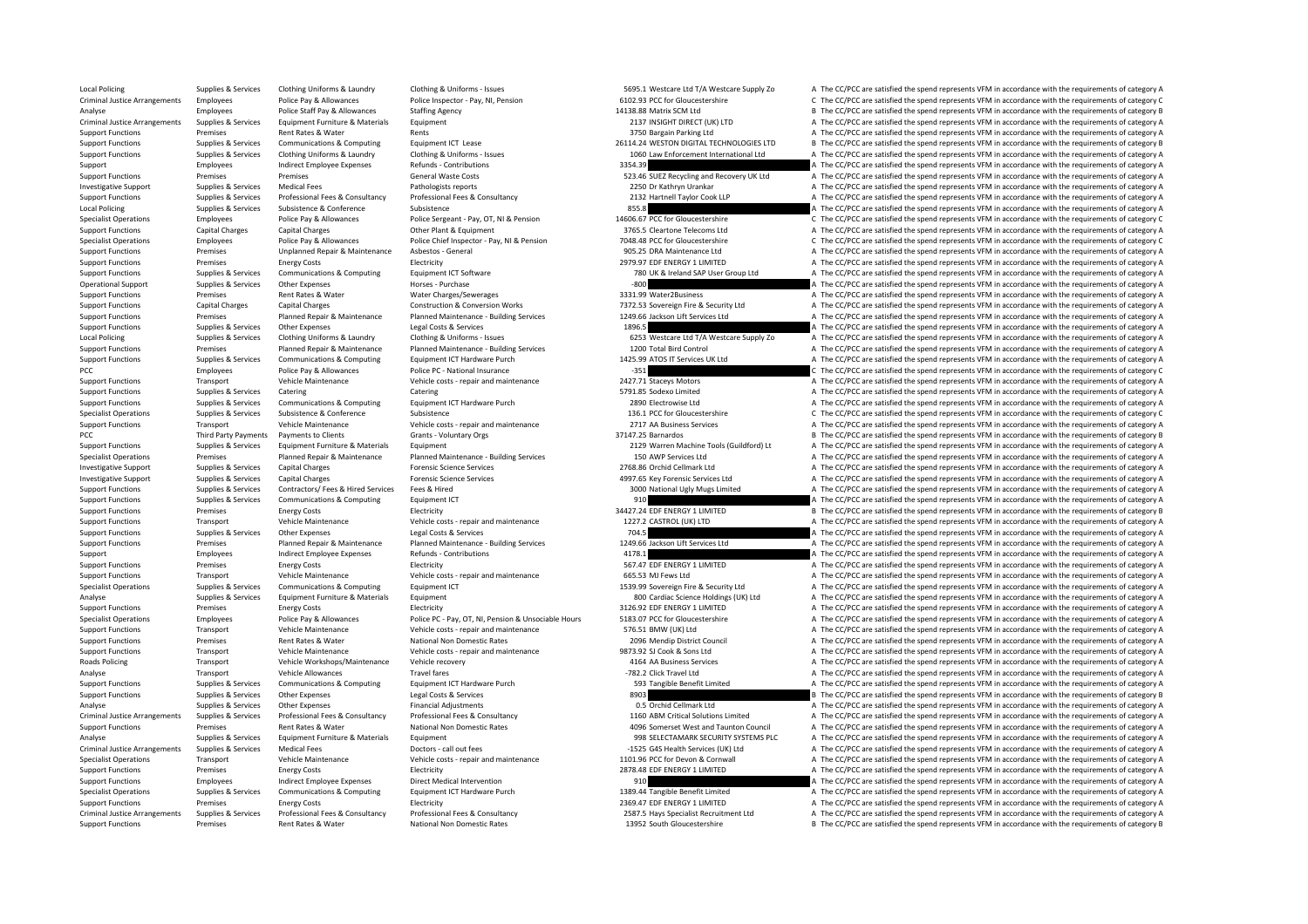Support Functions Supplies & Services Clothing Uniforms & Laundry Clothing & Uniforms - Issues 2560 SBI Tac Pro Ltd A The CC/PCC are satisfied the spend represents VFM in accordance with the requirements of category A Support Functions Transport Vehicle Maintenance Vehicle costs - repair and maintenance S55.67 Alliance Automotive T/A Mill Autoo A The CC/PCC are satisfied the spend represents VFM in accordance with the requirements of ca Analyse Transport Vehicle Allowances Travel fares Travel fares 1273.77 Click Travel Ltd A The CC/PCC are satisfied the spend represents VFM in accordance with the requirements of category A The Critect A The Critect A The Criminal Justice Arrangements Supplies & Services Other Expenses Maintenance of dogs/cats Maintenance of dogs/cats 533.92 A The CC/PCC are satisfied the spend represents VFM in accordance with the requirements of category Transport Vehicle Maintenance Vehicle costs ‐ tyres and tubes 643.2 CABOT TYRE SERVICE LTD A The CC/PCC are satisfied the spend represents VFM in accordance with the requirements of category A Support Functions Transport Vehicle Maintenance Vehicle costs ‐ fuel 1689.73 Certas Energy UK Ltd A The CC/PCC are satisfied the spend represents VFM in accordance with the requirements of category A Investigations Third Party Payments Other Local Authorities or Forces Agency Payments - OLAs 10000 North Somerset Council B The CC/PCC are satisfied the spend represents VFM in accordance with the requirements of category Support Functions Transport Vehicle Maintenance Vehicle costs ‐ repair and maintenance 628.38 SAFETY KLEEN UK LTD A The CC/PCC are satisfied the spend represents VFM in accordance with the requirements of category A Support Functions Supplies & Services Communications & Computing Equipment ICT Software 800 BCS Learning & Development Ltd A The CC/PCC are satisfied the spend represents VFM in accordance with the requirements of category Criminal Justice Arrangements Supplies & Services Medical Fees Doctors - charges for statements Doctors - charges for statements and the spend represents are and the cc/PCC are satisfied the spend represents VFM in accorda Support Functions Supplies & Services Equipment Furniture & Materials Equipment Equipment Equipment Equipment 1159.4 Trojan A The CC/PCC are satisfied the spend represents VFM in accordance with the requirements of categor Specialist Operations Supplies & Services Equipment Furniture & Materials Equipment Operational 1620 EPA Manufacturing Ltd A The CC/PCC are satisfied the spend represents VFM in accordance with the requirements of category Support Functions Transport Vehicle Maintenance Vehicle costs ‐ repair and maintenance Support of the CC/PCC are satisfied the spend represents VFM in accordance with the requirements of category A PCC Third Party Payments Payments of Clients Grants - Voluntary Orgs 25100 The YOU Trust B The CC/PCC are satisfied the spend represents VFM in accordance with the requirements of category B<br>25100 The Counter Barrow A The Support Functions Supplies & Services Other Expenses 2013 Courses Fees 2013 Courses Fees 755 Pearson Education Ltd A The CC/PCC are satisfied the spend represents VFM in accordance with the requirements of category A Specialist Operations Employees Police Pay & Allowances Police Chief Inspector - Pay, CRTP, NI, Pension -13653.06 PCC for Wiltshire C The CC/PCC are satisfied the spend represents VFM in accordance with the requirements of Support Functions Premises Rent Rates & Water National Non Domestic Rates 2816 North Somerset Council 2816 North Somerset Council A The CC/PCC are satisfied the spend represents VFM in accordance with the requirements of c Support Functions Premises Premises Energy Costs Electricity Electricity A The CONCLETER A The CC/PCC are satisfied the spend represents VFM in accordance with the requirements of category A The CONCLETER CONCLETER STATE O Support Functions Supplies & Services Equipment Furniture & Materials Equipment Equipment 631.8 VIKING ARMS LTD A The CC/PCC are satisfied the spend represents VFM in accordance with the requirements of category A Support Functions Premises Planned Repair & Maintenance Premises Costs 989 Commercial Transfer Limited A The CC/PCC are satisfied the spend represents VFM in accordance with the requirements of category A The Cripcial Tran Specialist Operations Supplies Conference Supplies Conference Subsidiary Conference Subsidiary Conference 414.71 PCC for Gloucestershire C The CC/PCC are satisfied the spend represents VFM in accordance with the requiremen Supplier & Services Supplier Clothing Uniforms & Laundry Clothing Bundow Clothing Bundow Clothing Bundow Clothing Bundow Clothing Bundow - supplier and the CAPC are satisfied the spend represents VFM in accordance with the PCC Supplies & Supplies & Services Communications & Computing Equipment ICT 395.18 Iken Business Ltd B The CC/PCC are satisfied the spend represents VFM in accordance with the requirements of category B Operational Support Supplies & Services Other Expenses Vet Fees & Supplies Vet Fees & Supplies 1775.39 B & W Equine Group Ltd A The CC/PCC are satisfied the spend represents VFM in accordance with the requirements of categ A The CC/PCC are satisfied the spend represents VFM in accordance with the requirements of category A Specialist Operations Sunnline & Services Communications & Communications & Communications & Communications & Communications & Communications & Communications & Communications & Communications & Communications & Communicat Support Functions Supplies & Services Grants & Subscriptions Subscriptions Subscriptions Subscriptions Subscriptions Subscriptions and Subscriptions 20000 Gallagher Bassett International Ltd B The CC/PCC are satisfied the Support Functions Supplies & Services Grants & Subscriptions Subscriptions Subscriptions Subscriptions and the Subscriptions and the CO/PC are satisfied the spend represents VFM in accordance with the requirements of categ 2411 **A** The CC/PCC are satisfied the spend represents VFM in accordance with the requirements of category A Support Functions Supplies & Services Contractors/ Fees & Hired Services Fees & Hired 2887.5 My Staff Shop Limited A The CC/PCC are satisfied the spend represents VFM in accordance with the requirements of category A Support Functions Supplies & Services Equipment Furniture & Materials Equipment 1400 CLIFTON CANVAS DEVELOPMENTS LTD A The CC/PCC are satisfied the spend represents VFM in accordance with the requirements of category A Support Functions Premises Premises Premises Premises Premises General Waste Costs General Waste Costs 681.51 SUEZ Recycling and Recovery UK Ltd A The CC/PCC are satisfied the spend represents VFM in accordance with the re A The CC/PCC are satisfied the spend represents VFM in accordance with the requirements of category A Support Functions Premises Energy Costs Gas Gas Support Functions and the CC/PCC are satisfied the spend represents VFM in accordance with the requirements of category A The CC/PC are satisfied the spend represents VFM in Support Functions Premises Rent Rates & Water Rents 7325 A The CC/PCC are satisfied the spend represents VFM in accordance with the requirements of category A Support Functions Supplies & Services Contractors/ Fees & Hired Services Fees & Hired Fees & Hired 648.75 Walker Fire UK Ltd A The CC/PCC are satisfied the spend represents VFM in accordance with the requirements of catego Support Functions Premises Rent Rates & Water National Non Domestic Rates 717 Somerset West and Taunton Council A The CC/PCC are satisfied the spend represents VFM in accordance with the requirements of category A Support Functions Third Party Payments Other Local Authorities or Forces Contributions to Other Forces contributions of other Forces and the Support Function and the CC/PCC are satisfied the spend represents VFM in accorda Support Functions Supplies & Services Other Expenses Legal Costs & Services Legal Costs & Services Legal Costs & Services 520 A The CC/PCC are satisfied the spend represents VFM in accordance with the requirements of categ Support Functions Supplies & Services Other Expenses Contingencies Contingencies 4500 A The CC/PCC are satisfied the spend represents VFM in accordance with the requirements of category A Support Functions Third Party Payments Other Local Authorities or Forces Contributions to Other Forces and the EQUES of the CONSECT BE The CC/PCC are satisfied the spend represents VFM in accordance with the requirements o Operational Support Support Support Support Support Support Support Support Support Support Support Support Support Support Support Support Support Support Support Support Support Support Support Support Support A The CC/P Support Functions Premises Rent Rates & Water National Non Domestic Rates 508 Monmouthshire County Council A The CC/PCC are satisfied the spend represents VFM in accordance with the requirements of category A Analyse Supplies & Services Other Expenses Financial Adjustments Financial Adjustments **Financial Adjustments** Financial Adjustments **Financial Adjustments Financial Adjustments Financial Adjustments Fig. 20.25 BATH** Operational Support Supplies & Services Other Expenses Dogs - Kennel Purchase & Maint Purchase Maint 792.12 The Pet Studio A The CC/PCC are satisfied the spend represents VFM in accordance with the requirements of category PCC Third Party Payments Payments to Clients Grants Voluntary Orgs 18883 Somerset and Avon Rape and Sexual B The CC/PCC are satisfied the spend represents VFM in accordance with the requirements of category B Support Functions Supplies & Services Communications & Computing Equipment ICT Repairs & Maintenance 21309.95 Mayor's Office for Policing & Crime B The CC/PCC are satisfied the spend represents VFM in accordance with the r Specialist Operations Premises Rent Rates & Water Landlords Service Charge 2221.51 Workman LLP A The CC/PCC are satisfied the spend represents VFM in accordance with the requirements of category A The research Category A T Spacialist Operations Third Darty Dayments Other Incal Authorities or Forces Contributions to Other Engres States of the Control of Calicar Control and recorder of the Control and recorder of the Control and The Control an Local Policing Supplies & Services Equipment Furniture & Materials Equipment Equipment 641.66 LONDON CAMERA EXCHANGE AVON A The CC/PCC are satisfied the spend represents VFM in accordance with the requirements of category Disused Premises Cleaning & Domestic Supplies Cleaning Charges Cleaning Charges T12.52 Sodexo Limited B The CC/PCC are satisfied the spend represents VFM in accordance with the requirements of category B Support Functions Capital Charges Capital Charges Capital Charges Vehicles Purchase Vehicles Purchase 23225 Volvo Car UK Ltd B The CC/PCC are satisfied the spend represents VFM in accordance with the requirements of catego Support Functions Premises Energy Costs Functions Electricity 755.49 EDF ENERGY 1 LIMITED A The CC/PCC are satisfied the spend represents VFM in accordance with the requirements of category A Analyse Supplies & Services Communications & Computing Equipment ICT Hardware Purch 1323.85 CJ Freeman & Co Ltd A The CC/PCC are satisfied the spend represents VFM in accordance with the requirements of category A PCC Third Party Payments Payments of Clients Grants - Voluntary Orgs 9072 The ManKind Initiative A The CC/PCC are satisfied the spend represents VFM in accordance with the requirements of category A The Crient Partners of Support Functions Premises Rent Rates & Water Premises Leases Premises Rent Rates Report Premises Premises Premises Premises Partnership C The CC/PCC are satisfied the spend represents VFM in accordance with the requiremen Support Functions Premises Planned Repair & Maintenance Planned Maint Internal Decoration 944 DRA Maintenance Ltd A The CC/PCC are satisfied the spend represents VFM in accordance with the requirements of category A The CC Specialist Operations Capital Charges Capital Charges 2013 Vehicles Purchase 26134.17 Volvo Car UK Ltd B The CC/PCC are satisfied the spend represents VFM in accordance with the requirements of category B Criminal Justice Arrangements Supplies & Services Equipment Furniture & Materials Equipment Europy equipment and the compublic Safety UK Limited A The CC/PCC are satisfied the spend represents VFM in accordance with the re Support Functions Supplies & Services Communications & Computing Equipment ICT Repairs & Maintenance 7619 Kohler Uninterruptible Power Ltd A The CC/PCC are satisfied the spend represents VFM in accordance with the requirem Roads Policing Supplies & Services Equipment - Consumables Equipment - Consumables Equipment - Consumables 811.84 BOC Limited A The CC/PCC are satisfied the spend represents VFM in accordance with the requirements of categ Specialist Operations Supplies & Services Printing Stationery & Office Exp Reprographics 1.56 PCC for Gloucestershire C The CC/PCC are satisfied the spend represents VFM in accordance with the requirements of category C Investigative Support Supplies & Services Medical Fees Pathologists reports Pathologists reports 2250 Dr Kathryn Urankar A The CC/PCC are satisfied the spend represents VFM in accordance with the requirements of category A Support Functions Premises Energy Costs Functions Electricity and the COSTS Electricity and the Stategory A The CC/PCC are satisfied the spend represents VFM in accordance with the requirements of category A Support Functions Supplies & Services Communications & Computing Equipment ICT Repairs & Maintenance 4609 UNISYS LTD 4609 UNISYS LTD A The CC/PCC are satisfied the spend represents VFM in accordance with the requirements o Specialist Operations Employees Police Pay & Allowances Police PC - Pay, OT, NI & Pension 21237.77 PCC for Wiltshire C The CC/PCC are satisfied the spend represents VFM in accordance with the requirements of category C res Premises Planned Renair & Maintenance Planned Maintenance - Building Services 49.83 Jackson Lift Services Itd A The CC/PCC are satisfied the spend represents VFM in accordance with the requirements of category A Investigative Support Supplies & Services Medical Fees Pathologists reports Pathologists reports 2704 Dr A J Jeffery A The CC/PCC are satisfied the spend represents VFM in accordance with the requirements of category A Support Functions Premises Rent Rates & Water National Non Domestic Rates National Non Domestic Rates Rent Rates Rent Rational Non Domestic Rates assume a S36 South Gloucestershire A The CC/PCC are satisfied the spend repr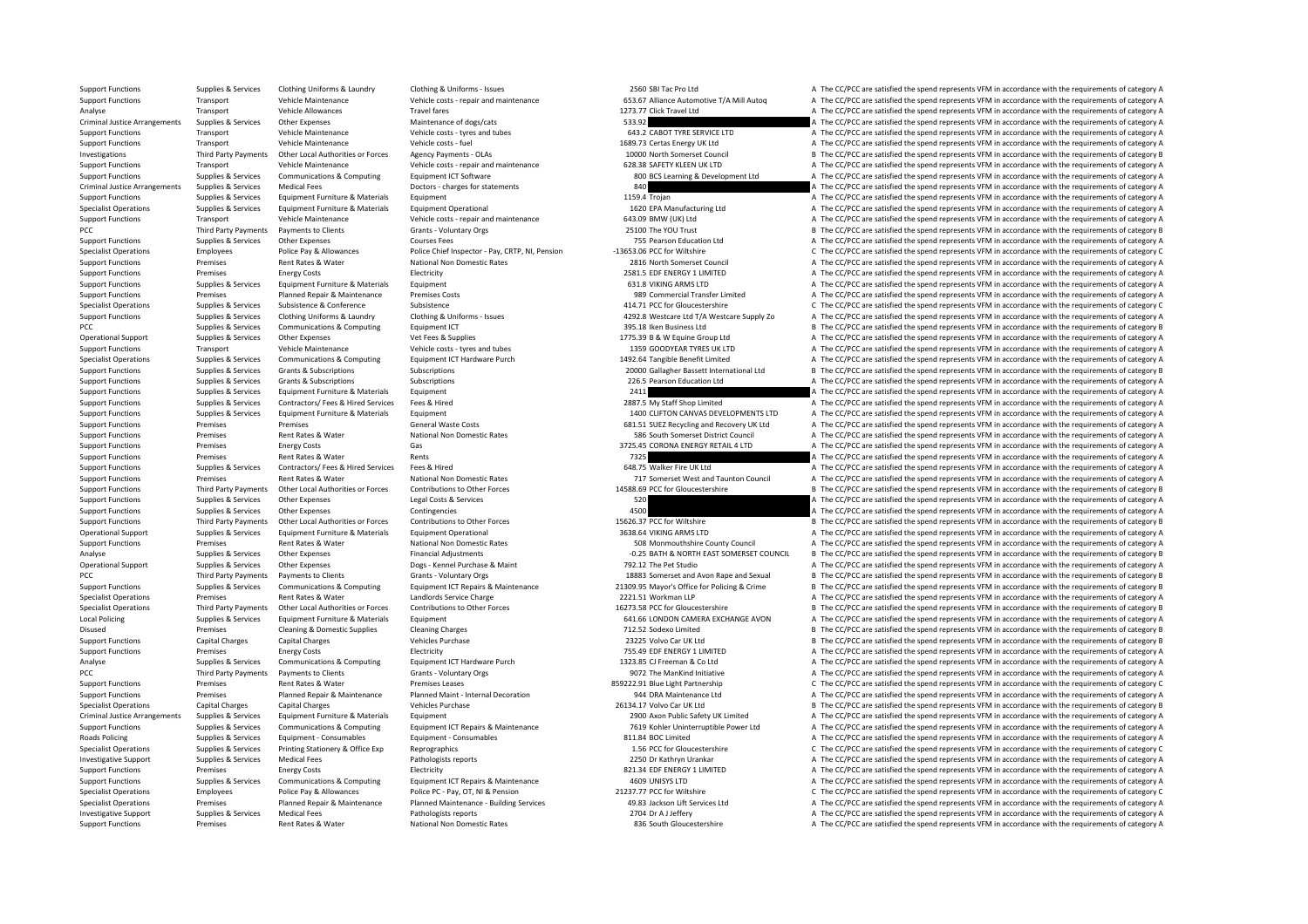Specialist Operations Supplies & Services Contractors/ Fees & Hired Services Fees & Hired Services Fees & Hired Services Fees & Hired 8.1 A The CC/PCC are satisfied the spend represents VFM in accordance with the requireme Local Policing Supplies & Services Clothing Uniforms & Laundry Clothing & Uniforms - Issues 4427.42 Citron Hygiene UK Limited A The CC/PCC are satisfied the spend represents VFM in accordance with the requirements of categ Support Functions Supplies & Services Professional Fees & Consultancy Professional Fees & Consultancy Professional Fees & Consultancy Professional Fees & Consultancy Professional Fees & Consultancy Professional Fees & Cons Support Functions Supplies & Services Printing Stationery & Office Exp Advertising (not recruitment) and the stationer and the CONTY COUNCIL A The CC/PCC are satisfied the spend represents VFM in accordance with the requir Premises Rent Rates & Water National Non Domestic Rates 1534 South Gloucestershire A The CC/PCC are satisfied the spend represents VFM in accordance with the requirements of category A Support Functions Transport Vehicle Maintenance Vehicle costs - repair and maintenance 4816.49 SJ Cook & Sons Ltd A The CC/PCC are satisfied the spend represents VFM in accordance with the requirements of category A The Cr Dealing with the Public Supplies & Services Airwave Airwave Airwave Airwave Airwave Airwave Airwave Airwave Airwave Airwave Airwave Airwave 98670.75 AIRWAVE SOLUTIONS LTD C The CC/PCC are satisfied the spend represents VFM Investigative Support Supplies & Services Medical Fees Pathologists reports 2651 Dr A J Jeffery A The CC/PCC are satisfied the spend represents VFM in accordance with the requirements of category A Criminal Justice Arrangements Supplies & Services Communications & Computing Equipment ICT Hardware Purch 1495.69 CJ Freeman & Co Ltd A The CC/PCC are satisfied the spend represents VFM in accordance with the requirements Support Functions Premises Energy Costs Electricity Functions assesses and the spend of the spend represents VFM in accordance with the requirements of category B Support Functions Supplies & Services Other Expenses Legal Costs & Services 2081.5 A The CC/PCC are satisfied the spend represents VFM in accordance with the requirements of category A The Criter Costs are satisfied the sp Support Functions Transport Vehicle Maintenance Vehicle costs repair and maintenance 946.68 BMW (UK) Ltd A The CC/PCC are satisfied the spend represents VFM in accordance with the requirements of category A Specialist Operations Employees Police Pay & Allowances Police Inspector - Pay, NI, Pension – 7689.89 PCC for Wiltshire C The CC/PCC are satisfied the spend represents VFM in accordance with the requirements of category C Support Functions Supplies & Services Other Expenses Courses Fees Courses Fees Courses Fees 960 Dyslexia Box Limited A The CC/PCC are satisfied the spend represents VFM in accordance with the requirements of category A The Support Functions Premises Planned Repair & Maintenance Planned Maintenance Building Services 3283 Romac Building Contractors Ltd A The CC/PCC are satisfied the spend represents VFM in accordance with the requirements of c Support Functions Supplies & Services Supplies & Services Court Application Fees 4746 A The CC/PCC are satisfied the spend represents VFM in accordance with the requirements of category A Support Functions Transport Vehicle Maintenance Vehicle costs ‐ repair and maintenance 957.05 BMW (UK) Ltd A The CC/PCC are satisfied the spend represents VFM in accordance with the requirements of category A Support Functions Premises Planned Repair & Maintenance Planned Maintenance Building Services 1249.66 Jackson Lift Services Ltd A The CC/PCC are satisfied the spend represents VFM in accordance with the requirements of cat Support Functions Transport Vehicle Maintenance Vehicle costs ‐ repair and maintenance 840 SAFETY KLEEN UK LTD A The CC/PCC are satisfied the spend represents VFM in accordance with the requirements of category A Operational Support Supplies & Services Other Expenses Horses Purchase Purchase Purchase 7000 Runningwell Sports Horses A The CC/PCC are satisfied the spend represents VFM in accordance with the requirements of category A Support Functions Supplies A The CC/PCC are satisfied the spend represents VFM in accordance with the requirements of category A The CC/PCC are satisfied the spend represents VFM in accordance with the requirements of cate Specialist Operations Premises Planned Renair & Maintenance Planned Maintenance - Building Services 49.83 Jackson Lift Services 1 td The CC/PCC are satisfied the spend represents VFM in accordance with the requirements of PCC Third Party Payments Payments to Clients Sames Lower Care and Server Assess Clients Grants - Voluntary Orgs Sames 33835.9 The Southmead Project B The CC/PCC are satisfied the spend represents VFM in accordance with the Support Functions Supplies & Services Other Expenses 2017 Courses Fees Courses Fees 369.6 Pearson Education Ltd A The CC/PCC are satisfied the spend represents VFM in accordance with the requirements of category A Local Po A The CC/PCC are satisfied the spend represents VFM in accordance with the requirements of category A Support Functions Transport Vehicle Maintenance Vehicle costs tyres and tubes 1519.9 GOODYEAR TYRES UK LTD A The CC/PCC are satisfied the spend represents VFM in accordance with the requirements of category A Support Functions Third Party Payments Other Local Authorities or Forces Contributions to Other Forces Content<br>
Specialist Operations Specialist Operations of the requirements of category B<br>
Specialist Operations Specialis Specialist Operations Specialist Operations Premises Premises Energy Costs Energy Costs Electricity Electricity and the Specialist Operation and the spend represents VFM in accordance with the requirements of category A Li B The CC/PCC are satisfied the spend represents VFM in accordance with the requirements of category B Support Functions Premises Energy Costs Electricity Electricity A The CC/PCC are satisfied the spend represents VFM in accordance with the requirements of category A Support Functions Supplies & Services Equipment Furniture & Materials Loose Furniture 2932.2 MARK COLLCUTT 2092.2 MARK COLLCUTT A The CC/PCC are satisfied the spend represents VFM in accordance with the requirements of cat Premises Planned Repair & Maintenance Planned Maintenance - Building Services 1249.66 Jackson Lift Services Ltd A The CC/PCC are satisfied the spend represents VFM in accordance with the requirements of category A Support B The CC/PCC are satisfied the spend represents VFM in accordance with the requirements of category B Support Functions Premises Unplanned Repair & Maintenance Reactive Maintenance - Building Fabric 12230.32 DRA Maintenance Ltd B The CC/PCC are satisfied the spend represents VFM in accordance with the requirements of categ Specialist Operations Supplies & Services Communications & Computing Foujoment ICT 215.11 215.11 A The CC/PCC are satisfied the spend represents VFM in accordance with the requirements of category A Support Functions Transport Vehicle Maintenance Vehicle costs ‐ tyres and tubes 1702 GOODYEAR TYRES UK LTD A The CC/PCC are satisfied the spend represents VFM in accordance with the requirements of category A Supplies & Services Equipment Furniture & Materials Equipment Equipment and the supplies to the content of the CC/PCC are satisfied the spend represents VFM in accordance with the requirements of category A Criminal Justice Arrangements Supplies & Services Professional Fees & Consultancy Professional Fees & Consultancy Professional Fees & Consultancy Professional Fees & Consultancy and the consultancy 2587.5 Hays Specialist R Disused Capital Charges Capital Charges Construction & Conversion Works 3525 Solar Valley Electrical Limited A The CC/PCC are satisfied the spend represents VFM in accordance with the requirements of category A Specialist Operations Supplies & Services Subsistence Subsistence Subsistence Subsistence Subsistence Subsistence Subsistence Subsistence Subsistence Subsistence and tubes and tubes and the service of the CC/PCC are satisf Support Functions Transport Vehicle Maintenance Vehicle costs – tyres and tubes 1612.52 GOODYEAR TYRES UK LTD A The CC/PCC are satisfied the spend represents VFM in accordance with the requirements of category A The Device Support Vehicle Maintenance Vehicle costs ‐ repair and maintenance 744.58 BMW (UK) Ltd A The CC/PCC are satisfied the spend represents VFM in accordance with the requirements of category A The Criteria and the result of th Specialist Operations Premises Rent Rates & Water National Non Domestic Rates 2083 North Somerset Council A The CC/PCC are satisfied the spend represents VFM in accordance with the requirements of category A Analyse Third Party Payments Payments to Clients Grants - Voluntary Orgs Grants - Voluntary Orgs 105996 Bristol City Council C The CC/PCC are satisfied the spend represents VFM in accordance with the requirements of catego Support Functions Employees Indirect Employee Expenses Advertising for Staff 1837.55 Hays Specialist Recruitment Ltd A The CC/PCC are satisfied the spend represents VFM in accordance with the requirements of category A The A The CC/PCC are satisfied the spend represents VFM in accordance with the requirements of category A Support Functions Supplies & Services Contractors/ Fees & Hired Services Fees & Hired Fees & Hired 520.83 My Staff Shop Limited A The CC/PCC are satisfied the spend represents VFM in accordance with the requirements of cat Support Functions Transport Vehicle Maintenance Vehicle costs ‐ repair and maintenance 1359.92 Staceys Motors A The CC/PCC are satisfied the spend represents VFM in accordance with the requirements of category A The result Support Functions Support Premises Rent Rates Rent Rates National Non Domestic Rates 711 Mendin District Council A The CC/PCC are satisfied the spend represents VFM in accordance with the requirements of category A Support Functions Supplies & Services Equipment Furniture & Materials Equipment 16130 Cardiac Science Holdings (UK) Ltd B The CC/PCC are satisfied the spend represents VFM in accordance with the requirements of category B Support Functions Supplies & Services Printing Stationery & Office Exp Postage 18 a The CC/PCC are satisfied the spend represents VFM in accordance with the requirements of category A Supplies Supplies & Services Equipment Furniture & Materials Equipment Operational States (2014) a The CC/PCC are satisfied the spend represents VFM in accordance with the requirements of category A and the conductions of Specialist Operations Employees Police Staff Pay & Allowances Police Staff Pay NI, Pension 3723.86 PCC for Dorset A The CC/PCC are satisfied the spend represents VFM in accordance with the requirements of category A The CC Support Functions Transport Vehicle Maintenance Vehicle costs - repair and maintenance S99.7 BMW (UK) Ltd A The CC/PCC are satisfied the spend represents VFM in accordance with the requirements of category A Support Functions Premises Rent Rates & Water Landlords Service Charge 2009 and the Support Charge 3995.75 A The CC/PCC are satisfied the spend represents VFM in accordance with the requirements of category A The CC/PCC ar Specialist Operations Employees Police Pay & Allowances Police Inspector - Pay, NI, Pension 6992.75 PCC for Wiltshire C The CC/PCC are satisfied the spend represents VFM in accordance with the requirements of category C In Investigative Support Supplies & Services Capital Charges Breadery A The CC/PCC are satisfied the spend represents VFM in accordance with the requirements of category A The CC/PCC are satisfied the spend represents VFM in Support Functions Supplies & Services Clothing Uniforms & Laundry Clothing & Uniforms - Issues 2580 GMK Ltd A The CC/PCC are satisfied the spend represents VFM in accordance with the requirements of category A Specialist Operations Supplies & Services Subsistence Subsistence Subsistence Subsistence Subsistence Subsistence Subsistence a Subsistence Subsistence a Subsistence of the spend operations are a The CC/PCC are satisfied t Support Functions Transport Vehicle Maintenance Vehicle costs ‐ repair and maintenance 747.09 BMW (UK) Ltd A The CC/PCC are satisfied the spend represents VFM in accordance with the requirements of category A Specialist Operations Transport Vehicle Maintenance Vehicle costs - fuel Vehicle costs - fuel Vehicle costs - fuel 1491.54 A The CC/PCC are satisfied the spend represents VFM in accordance with the requirements of category Criminal Justice Arrangements Supplies & Services Professional Fees & Consultancy Professional Fees & Consultancy Professional Fees & Consultancy Professional Fees & Consultancy Professional Fees & Consultancy Professional Support Functions Supplies & Services Other Expenses Courses Fees expending Ltd B and Services Fees 956 Hands Free Computing Ltd A The CC/PCC are satisfied the spend represents VFM in accordance with the requirements of ca Specialist Operations Premises Rent Rates & Water Rents 12733 Bristol Airport <sup>B</sup> The CC/PCC are satisfied the spend represents VFM in accordance with the requirements of category B Support Functions Premises Premises Rent Rates & Water Mational Non Domestic Rates Rates Rates and the CON Domestershire A The CC/PCC are satisfied the spend represents VFM in accordance with the requirements of category A A The CC/PCC are satisfied the spend represents VFM in accordance with the requirements of category A Support Functions Transport Vehicle Maintenance Vehicle costs – fuel 15611.05 Certas Energy UK Itd B The CC/PCC are satisfied the spend represents VFM in accordance with the requirements of category B Support Functions Supplies & Services Contractors/ Fees & Hired Services Fees & Hired Fees & Hired Fees & Hired 2156.67 My Staff Shop Limited A The CC/PCC are satisfied the spend represents VFM in accordance with the requi Support Functions Supplies & Services Printing Stationery & Office Exp Stationery 1100 Hobs Reprographics PLC A The CC/PCC are satisfied the spend represents VFM in accordance with the requirements of category A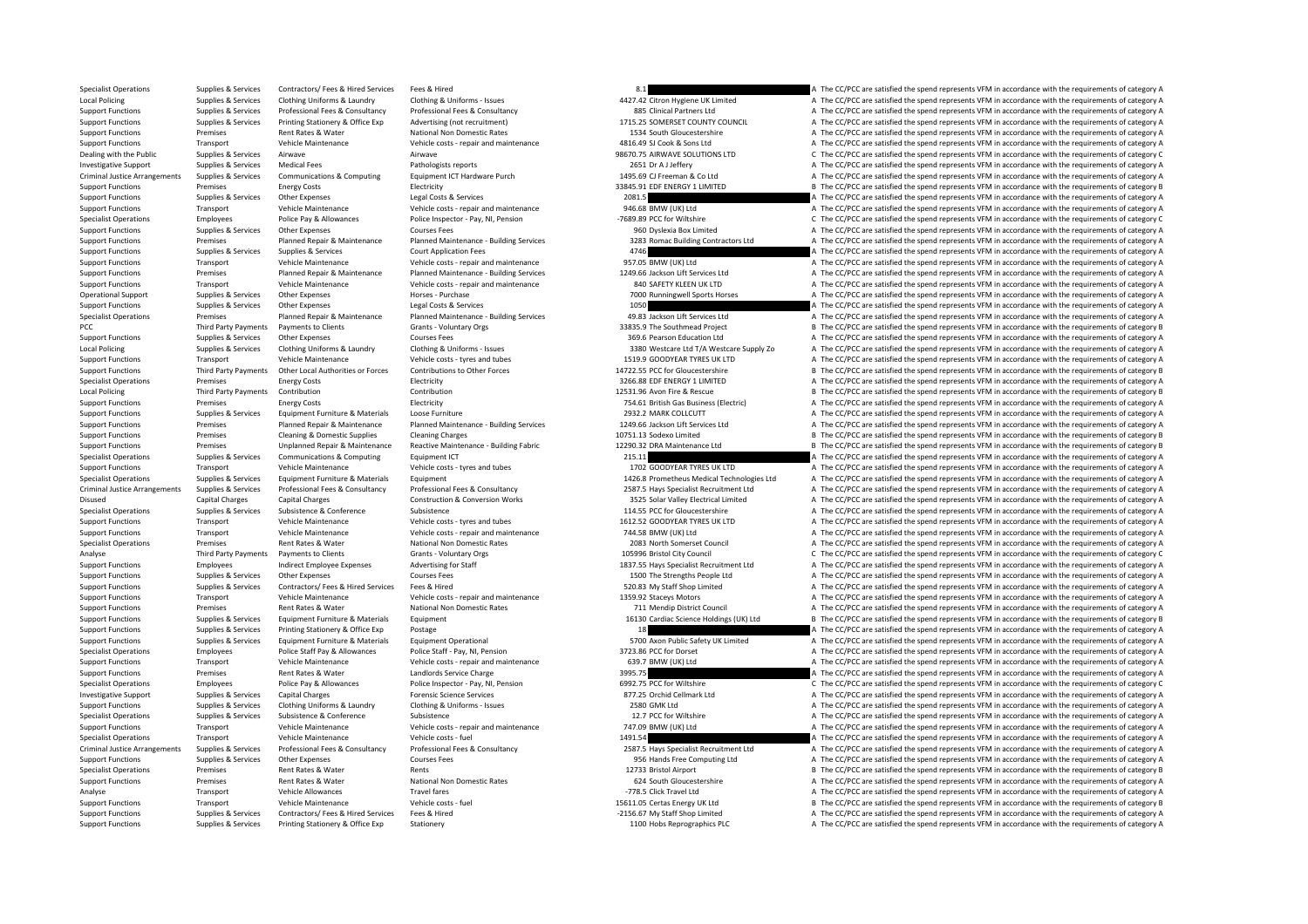Specialist Operations Supplies & Services Equipment Furniture & Materials Equipment Surveillance 18584.5 B The CC/PCC are satisfied the spend represents VFM in accordance with the requirements of category B PCC Third Party Payments Payments to Clients Grants - Voluntary Orgs Grants - Voluntary Orgs 4425 SOMERSET COUNTY COUNCIL A The CC/PCC are satisfied the spend represents VFM in accordance with the requirements of category Support Functions Premises Premises Rent Rates & Water National Non Domestic Rates 1472 Somerset West and Taunton Council A The CC/PCC are satisfied the spend represents VFM in accordance with the requirements of category Operational Support Supplies & Services Other Expenses Vet Fees & Supplies Vet Fees & Supplies 640.3 Quantock Veterinary Hospital Ltd A The CC/PCC are satisfied the spend represents VFM in accordance with the requirements Third Party Payments Contribution Contribution Contribution Contribution Contribution Contribution Contribution Contribution Contribution Contribution 20000 The Police Arboretum Memorial Trust B The CC/PCC are satisfied th Support Functions Employees Indirect Employee Expenses Advertising for Staff 1504.8 Hays Specialist Recruitment Ltd A The CC/PCC are satisfied the spend represents VFM in accordance with the requirements of category A PCC PCC Supplies A Supplies & Services Communications & Computing Equipment ICT 2000 Equipment ICT 1656.71 Iken Business Ltd A The CC/PCC are satisfied the spend represents VFM in accordance with the requirements of catego Support Functions Premises Energy Costs Functions Electricity Functions and the spend represents VFM in accordance with the requirements of category A Support Functions Supplies & Services Contractors/ Fees & Hired Services Fees & Hired Services Fees & Hired 334.65 Walker Fire UK Ltd A The CC/PCC are satisfied the spend represents VFM in accordance with the requirements Investigative Support Capital Charges Capital Charges ICT Equipment Purchase 127000 CENTERPRISE INTERNATIONAL LTD C The CC/PCC are satisfied the spend represents VFM in accordance with the requirements of category C Support Functions Premises Unplanned Repair & Maintenance Responsive Maint - Ext Works and the Second Contractors Ltd A The CC/PCC are satisfied the spend represents VFM in accordance with the requirements of category A Th Operational Support Supplies & Services Equipment Eurotive & Materials Equipment Operational 2592.84 SAM CASES A The CC/PCC are satisfied the spend represents VFM in accordance with the requirements of category A PCC POLICE PAY Allowances Police Pay & Allowances Police PC - Basic Pay 3344 C The CC/PCC are satisfied the spend represents VFM in accordance with the requirements of category C are spend represents VFM in accordance with Supplies & Services Other Expenses Dogs - Equipment 2008 and the Service of Category A The CC/PCC are satisfied the spend represents VFM in accordance with the requirements of category A Investigative Support Supplies & Services Capital Charges Forensic Science Services Forensic Science Services Forensic Science Services Services Services Services Services Services Services Services Services Services Servi Operational Support Supplies & Services Equipment Furniture & Materials Equipment Equipment 2512 Bennett Safetywear Ltd A The CC/PCC are satisfied the spend represents VFM in accordance with the requirements of category A Examples and Supplies & Services Capital Charges Forensic Science Services Forensic Science Services Processives Capital Charges Forensic Science Services and the CONCLET of the CC/PCC are satisfied the spend represents VF Specialist Operations Employees Employees Police Staff Pay & Allowances Police Staff - Pay, OT, NI & Pension 15401.33 PCC for Gloucestershire C The CC/PCC are satisfied the spend represents VFM in accordance with the requi Investigative Support Support Support Support Capital Charges Capital Charges Forensic Science Services Forensic Science Services 7129.77 SOCOTEC UK Ltd A The CC/PCC are satisfied the spend represents VFM in accordance wit Support Functions Supplies & Services Other Expenses Legal Costs & Services Legal Costs & Services Support Costs and the COST of the CC/PCC are satisfied the spend represents VFM in accordance with the requirements of cate Specialist Operations of the CC/PCC are satisfied the spend represents Vehicle Maintenance Vehicle costs - repair and maintenance 16.67 16.67 A The CC/PCC are satisfied the spend represents VFM in accordance with the requi Support Functions Premises Unplanned Repair & Maintenance Reactive Maintenance - Building Fabric 571.84 Blue Light Partnership A The CC/PCC are satisfied the spend represents VFM in accordance with the requirements of cate PCC Employees Police Pay & Allowances Police PC - National Insurance 360.46 360.46 C The CC/PCC are satisfied the spend represents VFM in accordance with the requirements of category C Support Functions Premises Planned Repair & Maintenance Planned Maintenance - Building Services 450 AWP Services Ltd A The CC/PCC are satisfied the spend represents VFM in accordance with the requirements of category A The A The CC/PCC are satisfied the spend represents VFM in accordance with the requirements of category A Investigative Support Support Support Support Services Capital Charges Forencic Science Services 4318.6 Orchid Cellmark Ltd A The CC/PCC are satisfied the spend represents VFM in accordance with the requirements of categor Support Functions Premises Planned Repair & Maintenance Planned Maintenance Building Services 5325.16 Kohler Uninterruptible Power Ltd A The CC/PCC are satisfied the spend represents VFM in accordance with the requirements PCC PCC Supplies A Supplies & Services Contractors/ Fees & Hired Services Fees & Hired 3771.25 Hays Specialist Recruitment Ltd A The CC/PCC are satisfied the spend represents VFM in accordance with the requirements of cate A The CC/PCC are satisfied the spend represents VFM in accordance with the requirements of category A Support Functions Supplies & Services Other Expenses Courses Fees 862 Pearson Education Ltd A The CC/PCC are satisfied the spend represents VFM in accordance with the requirements of category A Specialist Operations Premises Rent Rates & Water National Non Domestic Rates 1210 North Somerset Council A The CC/PCC are satisfied the spend represents VFM in accordance with the requirements of category A Criminal Justice Arrangements Supplies & Services Other Expenses Maintenance of dogs/cats Maintenance of dogs/cats 796.2 796.2 A The CC/PCC are satisfied the spend represents VFM in accordance with the requirements of cate Support Functions Supplies & Services Other Expenses Legal Costs & Services 829 A The CC/PCC are satisfied the spend represents VFM in accordance with the requirements of category A PCC Third Party Payments Payments of Clients Grants - Voluntary Orgs 24771.42 VOICES B The CC/PCC are satisfied the spend represents VFM in accordance with the requirements of category B<br>B The CC/PCC are satisfied the spen Roads Policing Supplies & Services Equipment Furniture & Materials Equipment 1549 Lion 1549 LION LABORATORIES LTD A The CC/PCC are satisfied the spend represents VFM in accordance with the requirements of category A PCC Third Party Payments Payments to Clients Grants - Voluntary Orgs 6752.25 Somerset and Avon Rape and Sexual A The CC/PCC are satisfied the spend represents VFM in accordance with the requirements of category A Criminal Justice Arrangements Supplies & Services Other Expenses Reward Scheme 689.7 Pearson Education Ltd A The CC/PCC are satisfied the spend represents VFM in accordance with the requirements of category A Specialist Operations Supplies & Services Communications & Computing Telephone Calls 855.44 Vodafone Corporate Limited A The CC/PCC are satisfied the spend represents VFM in accordance with the requirements of category A T Support Functions Supplies & Services Contractors/ Fees & Hired Services Fees & Hired Services Fees & Hired Services Fees & Hired Services Fees & Hired Services Fees & Hired Services Fees & Hired Services Fees & Hired Serv Support Functions Transport Vehicle Maintenance Vehicle costs ‐ repair and maintenance 2701.1 BMW (UK) Ltd A The CC/PCC are satisfied the spend represents VFM in accordance with the requirements of category A The Costs rep Specialist Operations Employees Police Pay & Allowances Police PC - Pay, NI & Pension Police PC - Pay, NI & Pension – 14026.46 PCC for Wiltshire C The CC/PCC are satisfied the spend represents VFM in accordance with the re Specialist Operations Specialist Operations Supplies A The CC/PCC are satisfied the spend represents VFM in accordance with the requirements of category A<br>A The CC/PCC are satisfied the spend represents VFM in accordance w Support Functions Supplies & Services Other Expenses Legal Costs & Services Legal Costs & Services Legal Costs & Services 1129.1 A The CC/PCC are satisfied the spend represents VFM in accordance with the requirements of ca Support Functions Supplies & Services Communications & Computing Equipment ICT Repairs & Maintenance 1518 BITEA LIMITED A The CC/PCC are satisfied the spend represents VFM in accordance with the requirements of category A Support Functions Supplies & Services Catering Catering Catering Catering Catering Catering Catering Catering Catering Catering Catering a The CC/PC are satisfied the spend represents VFM in accordance with the requirement Transport Vehicle Maintenance Vehicle costs ‐ licences 3831 Corporate Support HQ Imprest B The CC/PCC are satisfied the spend represents VFM in accordance with the requirements of category B Support Functions Capital Charges Capital Charges Vehicles Purchase Vehicles Purchase 100858.15 Carco Group Ltd C The CC/PCC are satisfied the spend represents VFM in accordance with the requirements of category C Investigative Support Supplies & Services Capital Charges Capital Charges Forensic Science Services Services Support Support Support Support Support Support Support Support Support Support Support Support Support Support S Disused Supplies & Services Printing Stationery & Office Eve Printing 15391.3 Years (UK) Ltd B The CC/PCC are satisfied the spend represents VFM in accordance with the requirements of category B Support Functions Transport Vehicle Maintenance Vehicle costs - tyres and tubes 1695 GOODYEAR TYRES UK LTD A The CC/PCC are satisfied the spend represents VFM in accordance with the requirements of category A Specialist Operations Supplies & Services Contractors/ Fees & Hired Services Fees & Hired Services Fees & Hired 29.5 A The CC/PCC are satisfied the spend represents VFM in accordance with the requirements of category A Support Functions Supplies & Services Communications & Computing Equipment ICT Software 2640 INSIGHT DIRECT (UK) LTD A The CC/PCC are satisfied the spend represents VFM in accordance with the requirements of category A Specialist Operations Specialist Operations Police Overtime Police Sergeant Avention – 1982 C The CC/PC are satisfied the spend represents VFM in accordance with the requirements of category C Specialist Operations in the Support Functions Premises Planned Repair & Maintenance Estates Costs 2296 AWP Services Ltd A The CC/PCC are satisfied the spend represents VFM in accordance with the requirements of category A Roads Policing Supplies & Services Equipment Furniture & Materials Equipment Repairs & Maintenance 29895 JENOPTIK Traffic Solutions UK Ltd B The CC/PCC are satisfied the spend represents VFM in accordance with the requirem Support Functions Supplies & Services Professional Fees & Consultancy Professional Fees & Consultancy Professional Fees & Consultancy A The CC/PCC are satisfied the spend represents VFM in accordance with the requirements Support Functions Supplies & Services Equipment Europeiance Materials Equipment a service and the content of category A The CC/PCC are satisfied the spend represents VFM in accordance with the requirements of category A Support Functions Premises Energy Costs Electricity Electricity A The CC/PCC are satisfied the spend represents VFM in accordance with the requirements of category A Specialist Operations Premises Cleaning & Domestic Supplies Cleaning Charges Cleaning Charges Cleaning Charges Cleaning Charges and the spend intenation of the CC/PCC are satisfied the spend represents VFM in accordance wi Support Functions Transport Vehicle Maintenance Vehicle onts - repair and maintenance Vehicle onts repair and maintenance 970.65 CO-STAR ELECTRONIC COMPONENTS A The CC/PCC are satisfied the spend represents VEM in accordan Support Functions Transport Vehicle Maintenance Vehicle costs - repair and maintenance S90.51 Yamaha Motor Europe NV A The CC/PCC are satisfied the spend represents VFM in accordance with the requirements of category A Specialist Operations Supplies & Services Supplies & Services Court Application Fees 793 HM Courts & Tribunal Service A The CC/PCC are satisfied the spend represents VFM in accordance with the requirements of category A Support Functions Premises Energy Costs Gas Gas Gas 792.82 CORONA ENERGY RETAIL 4 LTD A The CC/PCC are satisfied the spend represents VFM in accordance with the requirements of category A The Criteria energy A The Criteria Specialist Operations Premises Energy Costs Fiertricity Electricity 3456.11 EDF ENERGY 1 LIMITED A The CC/PCC are satisfied the spend represents VFM in accordance with the requirements of category A Operational Support Supplies & Services Equipment Furniture & Materials Equipment Equipment Equipment Equipment<br>
Support Equipment A The CC/PCC are satisfied the spend represents VFM in accordance with the requirements of A The CC/PCC are satisfied the spend represents VFM in accordance with the requirements of category A Local Policing Supplies Services Catering Catering Catering Catering Catering Category A The CC/PCC are satisfied the spend represents VFM in accordance with the requirements of category A Support Functions Premises Planned Repair & Maintenance Planned Maintenance Building Services 9573 Kohler Uninterruptible Power Ltd A The CC/PCC are satisfied the spend represents VFM in accordance with the requirements of PCC Third Party Payments Payments to Clients Grants - Voluntary Orgs 21244.34 Swan Advocacy Network B The CC/PCC are satisfied the spend represents VFM in accordance with the requirements of category B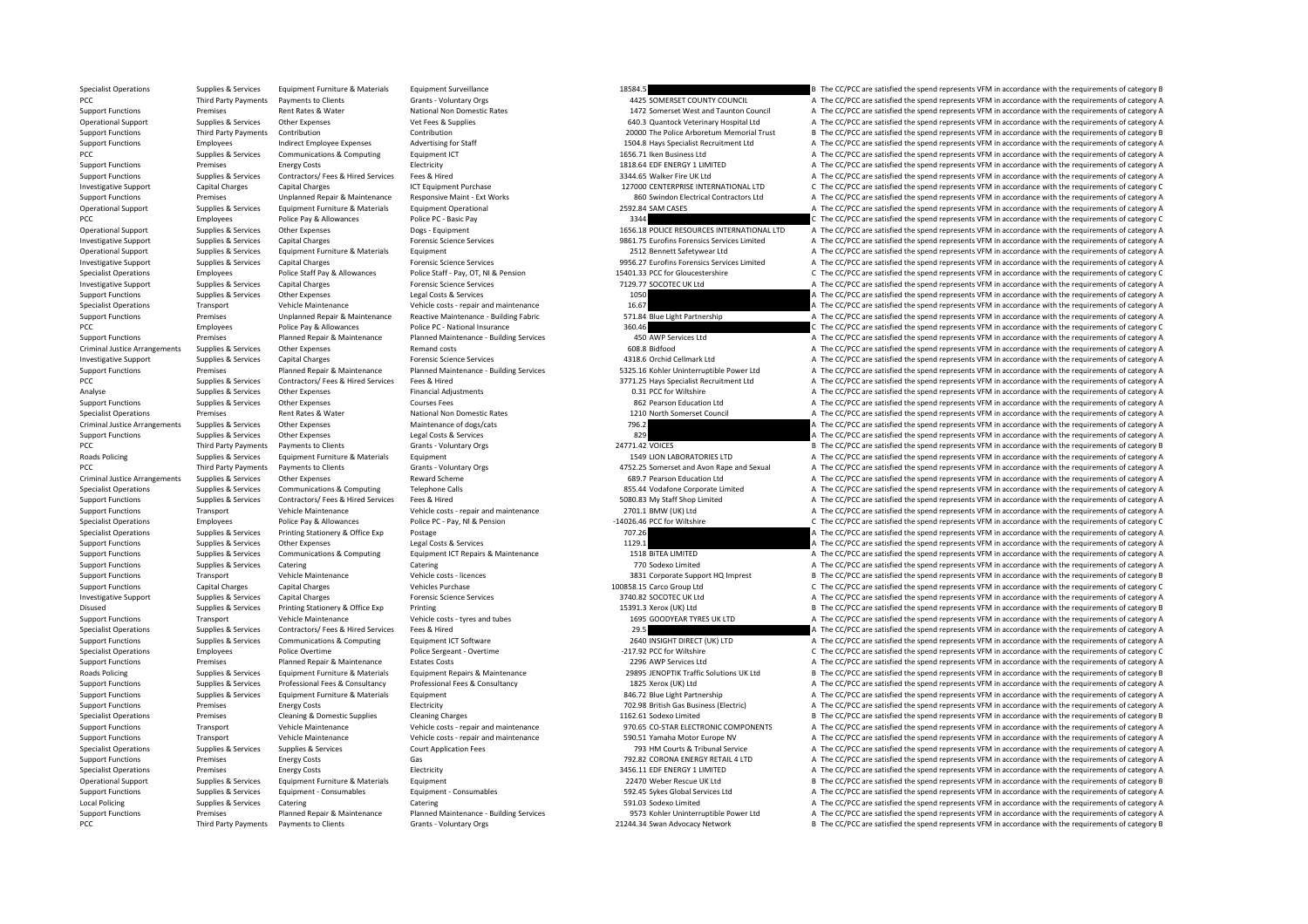Investigative Support Support Support Supportes Professional Fees & Consultancy Professional Fees & Consultancy Professional Fees & Consultancy Consultancy Support of Support of the CC/PCC are satisfied the spend represent PCC Third Party Payments Payments to Clients Grants - Voluntary Orgs 9995 Kinergy 9995 Kinergy A The CC/PCC are satisfied the spend represents VFM in accordance with the requirements of category A Support Functions Transport Vehicle Maintenance Vehicle costs - repair and maintenance - 17912.09 Clifford Thames Limited B The CC/PCC are satisfied the spend represents VFM in accordance with the requirements of category Support Functions Supplies & Services Contractors/ Fees & Hired Services Fees & Hired Fees & Hired 2424.17 My Staff Shop Limited A The CC/PCC are satisfied the spend represents VFM in accordance with the requirements of ca examples a term of the CC/PCC are satisfied the spend represents VFM in accordance with the requirements of category A The CC/PCC are satisfied the spend represents VFM in accordance with the requirements of category A Support Functions Supplies & Services Printing Stationery & Office Exp Postage 1750 PURCHASE POWER 1750 PURCHASE POWER A The CC/PCC are satisfied the spend represents VFM in accordance with the requirements of category A Criminal Justice Arrangements Supplies & Services Other Expenses Remand costs Remand costs Remand costs 789.28 Bidfood A The CC/PCC are satisfied the spend represents VFM in accordance with the requirements of category A T Suppliers, Suppliers, Suppliers, Suppliers, Services Faujoment Furniture & Materials Faujoment Repairs & Maintenance of the Suppliers of COPCC. The CC/PCC are satisfied the spend represents VFM in accordance with the requi Support Functions Premises Planned Repair & Maintenance Estates Costs 607.53 N & S Flooring (Bristol) Ltd A The CC/PCC are satisfied the spend represents VFM in accordance with the requirements of category A Support Functions Premises Planned Repair & Maintenance Security 1053.3 Sovereign Fire & Security Ltd A The CC/PCC are satisfied the spend represents VFM in accordance with the requirements of category A Specialist Operations Supplies & Services Equipment Furniture & Materials Equipment Equipment Purinture & Materials Equipment 2003 Sepura Ltd A The CC/PCC are satisfied the spend represents VFM in accordance with the requi Support Functions Supplies & Services Clothing Uniforms & Laundry Clothing & Uniforms - Issues 805 Thomson Reuters 805 Thomson Reuters A The CC/PCC are satisfied the spend represents VFM in accordance with the requirements Criminal Justice Arrangements Supplies & Services Other Expenses Remand costs Remand costs 999.3 Charles Fellows Supplies Ltd A The CC/PCC are satisfied the spend represents VFM in accordance with the requirements of categ Support Functions Supplies & Services Communications & Computing Foujoment ICT Repairs & Maintenance 2500 ITGL Limited A The CC/PCC are satisfied the spend represents VFM in accordance with the requirements of category A Criminal Justice Arrangements Supplies & Services Communications & Computing Equipment ICT Repairs & Maintenance 645 Service Desk Institute A The CC/PCC are satisfied the spend represents VFM in accordance with the require Specialist Operations Employees Police Pay & Allowances Police Sergeant - Pay, NI, Pension 5340.93 PCC for Wiltshire C The CC/PCC are satisfied the spend represents VFM in accordance with the requirements of category C Criminal Justice Arrangements Supplies & Services Equipment Furniture & Materials Equipment Operational Equipment Operational 1015.7 WA Products (UK) Ltd t/a SceneSafe A The CC/PCC are satisfied the spend represents VFM in Supplier & Services Communications & Computing Fouture Fouture Fouture Fouture Fouture Fouture Fouture Fouture COPCG are satisfied the spend represents VFM in accordance with the requirements of category B Operational Support Supplies & Services Other Expenses Horses Forage 1235 A The CC/PCC are satisfied the spend represents VFM in accordance with the requirements of category A PCC Third Party Payments Payments of Clients Grants - Voluntary Orgs Grants - Voluntary Orgs 34450 The Nelson Trust B The CC/PCC are satisfied the spend represents VFM in accordance with the requirements of category B PCC A The CC/PCC are satisfied the spend represents VEM in accordance with the requirements of category A Support Functions Transport Vehicle Maintenance Vehicle costs ‐ repair and maintenance 876.29 SJ Cook & Sons Ltd A The CC/PCC are satisfied the spend represents VFM in accordance with the requirements of category A Roads Policing Supplies & Services Printing Stationery & Office Exp Postage 4252.2 4252.2 A The CC/PCC are satisfied the spend represents VFM in accordance with the requirements of category A Experiment Support Functions Transport Vehicle Maintenance Mehicle Costs - repair and maintenance of the COLOCAL DEALLY A Really Useful B A The CC/PCC are satisfied the spend represents VFM in accordance with the requireme Supplies the CC/PCC are satisfied the spend represents VFM in accordance with the requirements of category A The CC/PCC are satisfied the spend represents VFM in accordance with the requirements of category A The Cristen o Specialist Operations Third Party Payments Other Local Authorities or Forces Agency Payments - OLAS 9060.94 PCC for Wiltshire Agency Agency and David The CC/PCC are satisfied the spend represents VFM in accordance with the Supplies & Services Clothing Uniforms & Laundry Clothing & Uniforms - Issues and the Camera and the CAPCC are satisfied the spend represents VFM in accordance with the requirements of category A Support Functions Premises Planned Repair & Maintenance Planned Maintenance - Building Services 1375 Avon Armour Limited A The CC/PCC are satisfied the spend represents VFM in accordance with the requirements of category A A The CC/PCC are satisfied the spend represents VFM in accordance with the requirements of category A Support Functions Premises Rent Rates & Water National Non Domestic Rates 46592 Bath & North East Somerset B The CC/PCC are satisfied the spend represents VFM in accordance with the requirements of category B Support Functions Premises Energy Costs Electricity Electricity 13191.37 EDF ENERGY 1 LIMITED B The CC/PCC are satisfied the spend represents VFM in accordance with the requirements of category B Support Functions Premises Rent Rates & Water Mational Non Domestic Rates Rent Rates Rent Rates Rent Rates Rent Rates National Non Domestic Rates Rent Rates Rent Rates Rent Rates Rent Rates Rent Rates Rent Rates Rent Rates Transport Vehicle Maintenance Vehicle costs ‐ repair and maintenance 3685.7 SJ Cook & Sons Ltd A The CC/PCC are satisfied the spend represents VFM in accordance with the requirements of category A Support Functions Premises Premises Rent Rates & Water National Non Domestic Rates National Non Domestic Rates Rent Rates Reprise Rent Rates Represents A The CC/PCC are satisfied the spend represents VFM in accordance with Support Functions Third Party Payments Other Local Authorities or Forces Contributions to Other Forces 15587.07 GMCA – GMP B The CC/PCC are satisfied the spend represents VFM in accordance with the requirements of category Support Functions Capital Charges Capital Charges Scapital Charges ICT Equipment Purchase 540135.36 INSIGHT DIRECT (UK) LTD C The CC/PCC are satisfied the spend represents VFM in accordance with the requirements of categor Support Functions Supplies & Services Contractors/ Fees & Hired Services Fees & Hired 3522.5 My Staff Shop Limited A The CC/PCC are satisfied the spend represents VFM in accordance with the requirements of category A Operational Support Supplies & Services Other Expenses Vet Fees & Supplies Vet Fees & Supplies 1509.55 Quantock Veterinary Hospital Ltd A The CC/PCC are satisfied the spend represents VFM in accordance with the requirement Specialist Operations Capital Charges Capital Charges Other Plant & Equipment 25534 Kohler Uninterruptible Power Ltd B The CC/PCC are satisfied the spend represents VFM in accordance with the requirements of category B Supplies & Services Communications & Computing Equipment ICT Hardware Purch and the Supplies Benefit Limited and A The CC/PCC are satisfied the spend represents VFM in accordance with the requirements of category A Patholo Investigative Support Supplies & Services Medical Fees Pathologists reports Pathologists reports 2651 Dr A J Deffery a Leftery A The CC/PCC are satisfied the spend represents VFM in accordance with the requirements of cate Specialist Operations Control Police Pay & Allowances Police Sergeant - Pay, NI, Pension – 10320.22 PCC for Wiltshire C The CC/PCC are satisfied the spend represents VFM in accordance with the requirements of category C Pr Support Functions Premises Planned Repair & Maintenance Premises Costs 542 DRA Maintenance Ltd A The CC/PCC are satisfied the spend represents VFM in accordance with the requirements of category A Roads Policing Supplies & Services Equipment Furniture & Materials Equipment Operational expenditional 600 LION LABORATORIES LTD A The CC/PCC are satisfied the spend represents VFM in accordance with the requirements of ca Investigations Supplies & Services Supplies & Services Court Application Fees 1692 HM Court Application Fees 1582 HM Courts & Tribunal Service A The CC/PCC are satisfied the spend represents VFM in accordance with the requ Energy Costs Electricity Electricity and the support of the Support Functions A The CC/PCC are satisfied the spend represents VFM in accordance with the requirements of category A Support Functions Transport Vehicle Maintenance Vehicle costs - repair and maintenance 1096.54 BMW (UK) Ltd A The CC/PCC are satisfied the spend represents VFM in accordance with the requirements of category A Supplies & Services Communications & Computing Equipment ICT Repairs & Maintenance 13168.71 NCC Group Security Systems Ltd B The CC/PCC are satisfied the spend represents VFM in accordance with the requirements of category Criminal lustice Arrangements Sumlice & Services Clothing Luisterme & Laundry Clothing & Laundry Chathing & Laundry Chathing & Laundry Chathing & Laundry Chathing & Laundry Chathing & Laundry Chathing & Laundry Chathing & Disused Capital Charges Capital Charges Construction & Conversion Works 1495 Solar Valley Electrical Limited A The CC/PCC are satisfied the spend represents VFM in accordance with the requirements of category A Support Functions Transport Vehicle Maintenance Vehicle costs - repair and maintenance 1230 Press Commercial Bodyworks A The CC/PCC are satisfied the spend represents VFM in accordance with the requirements of category A Specialist Operations Supplies & Services Capital Charges Capital Charges Forensic Science Services Supplies Specialist Operations and the CC/PCC are satisfied the spend represents VFM in accordance with the requirements o Supplier & Septinace Representational Eagle Representational Profectional Face & Consultancy and Septinace and CONCOMERCIAL A The CC/DCC are estisfied the spannic and represents VEM in accordance with the requirements of c Support Functions Transport Vehicle Maintenance Vehicle costs - repair and maintenance 9660.98 Clifford Thames Limited A The CC/PCC are satisfied the spend represents VFM in accordance with the requirements of category A Support Functions Supplies & Services Communications & Computing Equipment ICT Equipment ICT 766.79 Telefonica UK Limited A The CC/PCC are satisfied the spend represents VFM in accordance with the requirements of category Supplies & Supplies & Services Professional Fees & Consultancy Professional Fees & Consultancy Professional Fees & Consultancy Professional Fees & Consultancy and the CONS David LS have a The CC/PCC are satisfied the spend Local Policing Supplies Supplies & Services Communications & Computing Equipment ICT Hardware Purch 1410 Data Pro IT Ltd A The CC/PCC are satisfied the spend represents VFM in accordance with the requirements of category A Analyse Transport Vehicle Allowances Travel fares Travel fares 1416.33 Click Travel Ltd A The CC/PCC are satisfied the spend represents VFM in accordance with the requirements of category A Premises Unplanned Repair & Maintenance Reactive Maintenance - Building Services 6065.06 Sovereign Fire & Security Ltd A The CC/PCC are satisfied the spend represents VFM in accordance with the requirements of category A L Local Policing Premises Cleaning & Cleaning Charges Cleaning Charges 2717.84 Sodexo Limited A The CC/PCC are satisfied the spend represents VFM in accordance with the requirements of category A Support Functions Premises Rent Rates & Water National Non Domestic Rates 73216 North Somerset Council C The CC/PCC are satisfied the spend represents VFM in accordance with the requirements of category C Support Functions Transport Vehicle Maintenance Vehicle costs - repair and maintenance SSD DIESEL INJECTION SPECIALISTS A The CC/PCC are satisfied the spend represents VFM in accordance with the requirements of category A Support Functions Supplies & Services Other Expenses Legal Fees 3rd Party Legal Fees 3rd Party 2010<br>Support The CC/PCC are satisfied the spend represents VFM in accordance with the requirements of category B Party Party Pa Specialist Operations Employees Police Pay & Allowances Police Chief Inspector - Pay NI & Pension 6947.37 PCC for Wiltshire A The CC/PCC are satisfied the spend represents VFM in accordance with the requirements of categor Support Functions Transport Vehicle Maintenance Vehicle costs - repair and maintenance Support Vehicle COST Functions and maintenance Vehicle costs - repair and maintenance and the SO.38 SAFETY KLEEN UK LTD A The CC/PCC ar Support Functions A The CC/PCC are satisfied the spend represents VFM in accordance with the requirements of category A<br>The CC/PCC are satisfied the spend represents VFM in accordance with the requirements of category A Support Functions Transport Vehicle Maintenance Vehicle costs – commissioning 7764.7 RSG ENGINEERING LTD A The CC/PCC are satisfied the spend represents VFM in accordance with the requirements of category A Investigative Support Supplies & Services Capital Charges Forensic Science Services 2647.73 Key Forensic Services Ltd A The CC/PCC are satisfied the spend represents VFM in accordance with the requirements of category A Specialist Operations Employees Police Pay & Allowances Police Chief Inspector - Pay, NI, Pension 7060.56 PCC for Gloucestershire C The CC/PCC are satisfied the spend represents VFM in accordance with the requirements of c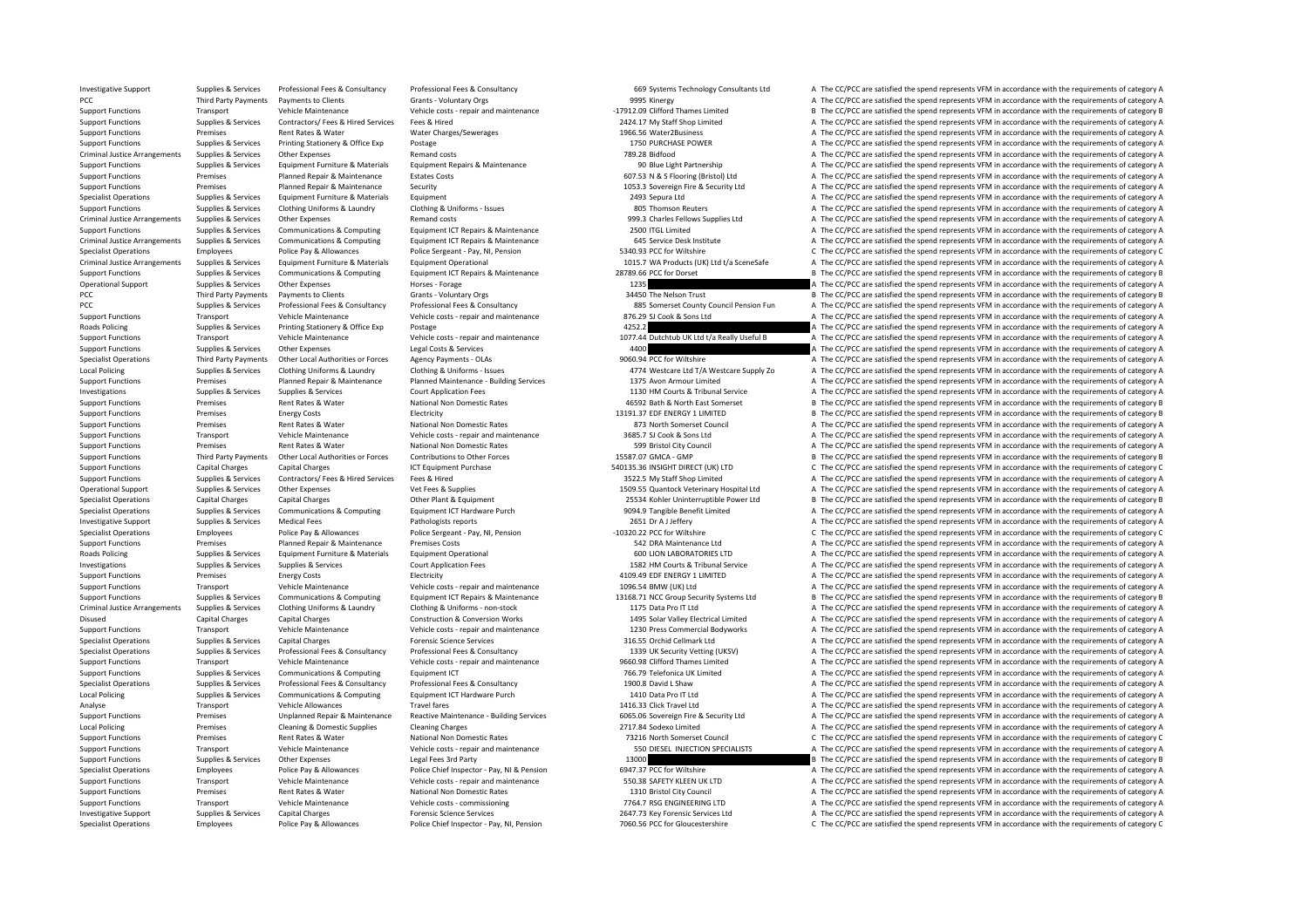Support Functions Third Party Payments Other Local Authorities or Forces Contributions to Other Forces contributions of other Forces and the Support Function of Delay and the Support Functions of category B The CC/PCC are

Support Functions Supplies & Services Grants & Subscriptions Subscriptions Subscriptions Subscriptions 7208 Reed Business Information A The CC/PCC are satisfied the spend represents VFM in accordance with the requirements Support Functions Capital Charges Capital Charges Construction & Conversion Works 596 Avon Armour Limited A The CC/PCC are satisfied the spend represents VFM in accordance with the requirements of category A Support Functions Supplies & Services Equipment Furniture & Materials Equipment 2890 Cardiac Science Holdings (UK) Ltd A The CC/PCC are satisfied the spend represents VFM in accordance with the requirements of category A Investigations Third Party Payments Other Local Authorities or Forces Agency Payments - OLAs 5000 Bath & North East Somerset Council and The CC/PCC are satisfied the spend represents VFM in accordance with the requirements Support Functions Support Functions Support Functions of Contractors/ Fees & Hired Services Fees & Hired Services Fees & Hired Services Fees & Hired Services Fees & Hired Services Fees & Hired Services Fees & Hired Service Support Functions Premises Energy Costs Electricity Electricity SS9.95 EDF ENERGY 1 LIMITED A The CC/PCC are satisfied the spend represents VFM in accordance with the requirements of category A Support Functions Supplies & Services Equipment Furniture & Materials Equipment Repairs & Maintenance 3861.76 Sovereign Fire & Security Ltd A The CC/PCC are satisfied the spend represents VFM in accordance with the require Specialist Operations Subsistence Subsistence Subsistence Accommodation Accommodation 1006.66 A The CC/PCC are satisfied the spend represents VFM in accordance with the requirements of category A Support Functions Supplies & Services Other Expenses Reward Scheme 1020.84 AVON & SOM CONSTABULARY CLUB NO 1 A The CC/PCC are satisfied the spend represents VFM in accordance with the requirements of category A Support Functions Premises Planned Repair & Maintenance Planned Maintenance Building Services 9800 Total Bird Control A The CC/PCC are satisfied the spend represents VFM in accordance with the requirements of category A Supplies & Services Communications & Computing Equipment ICT Repairs & Maintenance 1190179 INSIGHT DIRECT (UK) LTD C The CC/PCC are satisfied the spend represents VFM in accordance with the requirements of category C<br>Suppo Support Functions Premises Energy Costs Electricity Electricity 1444.36 EDF ENERGY 1 LIMITED A The CC/PCC are satisfied the spend represents VFM in accordance with the requirements of category A Supplies & Services Professional Fees & Consultancy Professional Fees & Consultancy Professional Fees & Consultancy Professional Fees & Consultancy 1488.5 Harthell Taylor Cook LLP A The CC/PCC are satisfied the spend repre Support Functions Premises Rent Rates & Water Rents Rents Rents Rents 2666.66 BATH & NORTH EAST SOMERSET COUNCIL A The CC/PCC are satisfied the spend represents VFM in accordance with the requirements of category A Support Functions Premises Rent Rates & Water National Non Domestic Rates 22528 Bristol City Council B The CC/PCC are satisfied the spend represents VFM in accordance with the requirements of category B Disused Capital Charges Capital Charges Construction & Conversion Works 2677 Protective Coating Systems (UK) Ltd A The CC/PCC are satisfied the spend represents VFM in accordance with the requirements of category A Supplies & Services Communications & Computing Equipment ICT Repairs & Maintenance 51370.74 Capita Secure Information Solutions C The CC/PCC are satisfied the spend represents VFM in accordance with the requirements of cat Support Functions Premises Rent Rates & Water National Non Domestic Rates 694 Bath & North East Somerset A The CC/PCC are satisfied the spend represents VFM in accordance with the requirements of category A Investigative Support Support Support Support Capital Charges Capital Charges Forensic Science Services 13415.2 Key Forensic Services Ltd B The CC/PCC are satisfied the spend represents VFM in accordance with the requireme Support Functions Premises Premises Energy Costs Gas Gas Gas Gas Support Functions Gas 591.34 CORONA ENERGY RETAIL 4 LTD A The CC/PCC are satisfied the spend represents VFM in accordance with the requirements of category A S1600 ITGL Limited<br>Support Functions Communications Computing Computing Computing Equipment ICT Repairs & Computer Supplies A The<br>A The CC/PCC are satisfied the spend represents VFM in accordance with the requirements of c Support Functions Premises Energy Costs Functions Electricity Energy Costs Electricity Functions and the spend represents VFM in accordance with the requirements of category A PCC Third Party Payments Payments to Clients Grants - Voluntary Orgs Server A The CC/PCC are satisfied the spend represents VFM in accordance with the requirements of category A Investigative Support Supplies & Services Professional Fees & Consultancy Professional Fees & Consultancy Professional Fees & Consultancy Professional Fees & Consultancy S59 Systems Technology Consultants Ltd A The CC/PCC Employees Police Overtime Police PC · OT & NI 5447.61 PCC for Gloucestershire A The CC/PCC are satisfied the spend represents VFM in accordance with the requirements of category A The CC/PC are satisfied the spend represen Support Functions Supplies & Services Printing Stationery & Office Exp Postage 10 Sonic Communications (INT) Ltd A The CC/PCC are satisfied the spend represents VFM in accordance with the requirements of category A Investigative Support Support Support Supporters Supporters Professional Fees & Consultancy Professional Fees & Consultancy Professional Fees & Consultancy Consultancy 1470 Systems Technology Consultants Ltd A The CC/PCC a Support Functions Transport Vehicle Maintenance Vehicle costs – repair and maintenance Support Transport and the CC/PCC are satisfied the spend represents VFM in accordance with the requirements of category A The CC/PC are A The CC/PCC are satisfied the spend represents VFM in accordance with the requirements of category A Support Functions Transport Vehicle Maintenance Vehicle costs - repair and maintenance 3026.13 SJ Cook & Sons Ltd A The CC/PCC are satisfied the spend represents VFM in accordance with the requirements of category A Criminal Justice Arrangements Supplies & Services Medical Fees Doctors - call out fees Next and the Second Doctors Call out fees 158974.44 G45 Health Services (UK) Ltd C The CC/PCC are satisfied the spend represents VFM in Support Functions Supplies & Services Contractors/ Fees & Hired Services Fees & Hired Fees & Hired 1254.17 My Staff Shop Limited A The CC/PCC are satisfied the spend represents VFM in accordance with the requirements of ca A The CC/PCC are satisfied the spend represents VFM in accordance with the requirements of category A Support Functions Premises Energy Costs Electricity Electricity and the COST ENERGY 1 LIMITED A The CC/PCC are satisfied the spend represents VFM in accordance with the requirements of category A Investigations Supplies & Services Other Expenses Courses Fees Supplies and Courses Fees 504 Oxford University Press A The CC/PCC are satisfied the spend represents VFM in accordance with the requirements of category A Operational Support Supplies & Services Other Expenses And Horses - Equipment Horses Faquipment 1881.38 A NICHOLS (COW MILLS) LTD A The CC/PCC are satisfied the spend represents VFM in accordance with the requirements of c Support Functions Transport Vehicle Maintenance Vehicle costs – tyres and tubes 727.12 GOODYEAR TYRES UK LTD A The CC/PCC are satisfied the spend represents VFM in accordance with the requirements of category A Specialist Operations Supplies & Services Equipment Furniture & Materials Equipment Equipment Equipment Equipment and the COVEC are satisfied the spend represents VFM in accordance with the requirements of category A The C Support Functions Premises Rent Rates & Water National Non Domestic Rates 1185 Bath & North East Somerset A The CC/PCC are satisfied the spend represents VFM in accordance with the requirements of category A Third Party Payments Other Local Authorities or Forces Charges - Financial Services hanges in the state of the state of the state of the state of the state of the state of a tegony B The CC/PCC are satisfied the spend repr Support Functions Supplies & Services Professional Fees & Consultancy Professional Fees & Consultancy Professional Fees & Consultancy Professional Fees & Consultancy 230 UK Security Vetting (UKSV) A The CC/PCC are satisfie Energy Costs Energy Costs Electricity Electricity Electricity Electricity Electricity Electricity and the content of category A The CC/PCC are satisfied the spend represents VFM in accordance with the requirements of categ Supplier & Services Supplier Clothing Uniforms & Laundry and Developme Clothing Uniforms & Laundry Mundow Dry Cleaning and Exeric S29.36 Royal Devon and Exerer NHS Foundati A The CC/PCC are satisfied the spend represents V PCC Supplies & Supplies & Services Communications & Computing Equipment ICT 1355.5 Iken Business Ltd A The CC/PCC are satisfied the spend represents VFM in accordance with the requirements of category A Criminal Justice Arrangements Supplies & Services Medical Fees Doctors - call out fees Doctors • call out fees<br>
Vehicle costs - repair and maintenance A The COVEAR THES UKLID A The CC/PCC are satisfied the spend represents Transport Vehicle Maintenance Vehicle costs ‐ repair and maintenance 1575.7 GOODYEAR TYRES UK LTD A The CC/PCC are satisfied the spend represents VFM in accordance with the requirements of category A Specialist Operations Supplies & Services Communications & Computing Telephone Calls 847.34 Telefonica UK Limited A The CC/PCC are satisfied the spend represents VFM in accordance with the requirements of category A Criminal Justice Arrangements Supplies & Services Professional Fees & Consultancy Professional Fees & Consultancy Professional Fees & Consultancy Professional Fees & Consultancy Professional Fees & Consultancy Materia 2587 Roads Policing Supplies Supplies & Services Printing Stationery & Office Eye Postage 4294.90 A The CC/PC are satisfied the spend represents VFM in accordance with the requirements of category A Roads Policing Supplies & Services Equipment Furniture & Materials Equip Rental/Lease Admin 1265.76 XEROX FINANCE LTD A The CC/PCC are satisfied the spend represents VFM in accordance with the requirements of category A Support Functions Premises Energy Costs Electricity Electricity and the COSTS EDF ENERGY 1 LIMITED A The CC/PCC are satisfied the spend represents VFM in accordance with the requirements of category A PCC Third Party Payments Payments of Clients Grants - Voluntary Orgs Grants - Voluntary Orgs 15500 The Green House B The CC/PCC are satisfied the spend represents VFM in accordance with the requirements of category B The C Specialist Operations Transport Vehicle Allowances Travel fares Travel fares and the COLOGIC The CC/PCC are satisfied the spend represents VFM in accordance with the requirements of category C The CC/PCC are satisfied the Roads Policing Premises Rent Rates & Water National Non Domestic Rates 3174 North Somerset Council A The CC/PCC are satisfied the spend represents VFM in accordance with the requirements of category A Support Functions Premises Unplanned Repair & Maintenance Responsive Maint - Sanitary Services 1204.63 DRA Maintenance Ltd A The CC/PCC are satisfied the spend represents VFM in accordance with the requirements of category Local Policing Premises Cleaning & Domestic Supplies Cleaning Charges Cleaning Charges Cleaning Charges Cleaning Charges 596.1 Sodexo Limited A The CC/PCC are satisfied the spend represents VFM in accordance with the requi Support Functions Supplies & Services Equipment Europeiance Materials Equipment 1232 Cell Pack Solutions Ltd A The CC/PCC are satisfied the spend represents VFM in accordance with the requirements of category A PCC Third Party Payments Payments to Clients Grants - Voluntary Orgs and the Subsection Category A The CC/PCC are satisfied the spend represents VFM in accordance with the requirements of category A The CC/PCC are satisfie PCC PCC Approximations A The CC/PCC are satisfied the spend represents VFM in accordance with the requirements of category A The CC/PCC are satisfied the spend represents VFM in accordance with the requirements of category Support Functions Supplies & Services Communications & Computing Foujoment ICT Hardware Purch 750 Hands Free Computing Ltd A The CC/PCC are satisfied the spend represents VFM in accordance with the requirements of category Support Functions Supplies & Services Communications & Computing Equipment ICT Hardware Purch 3998 3998 A The CC/PCC are satisfied the spend represents VFM in accordance with the requirements of category A Support Functions Supplies & Services Equipment Furniture & Materials Equipment Equipment and the spend of the CC/PCC are satisfied the spend represents VFM in accordance with the requirements of category A The CC/PCC are Support Functions Supplies & Services Contractors/ Fees & Hired Services Fees & Hired 2329.92 Commercial Transfer Limited A The CC/PCC are satisfied the spend represents VFM in accordance with the requirements of category Support Functions Supplies & Services Supplies & Services Court Application Fees 7006 7006 A The CC/PCC are satisfied the spend represents VFM in accordance with the requirements of category A Support Functions Supplies & Services Other Expenses Courses Fees Courses Fees Courses Fees 554.4 Pearson Education Ltd A The CC/PCC are satisfied the spend represents VFM in accordance with the requirements of category A A The CC/PCC are satisfied the spend represents VFM in accordance with the requirements of category A Support Functions Transport Vehicle Maintenance Vehicle costs – fuel 30551.74 Arval UK Ltd B The CC/PCC are satisfied the spend represents VFM in accordance with the requirements of category B Support Functions Premises Rent Rates & Water Landlords Service Charge 1999 and the SESS1 North Bristol NHS Trust A The CC/PCC are satisfied the spend represents VFM in accordance with the requirements of category A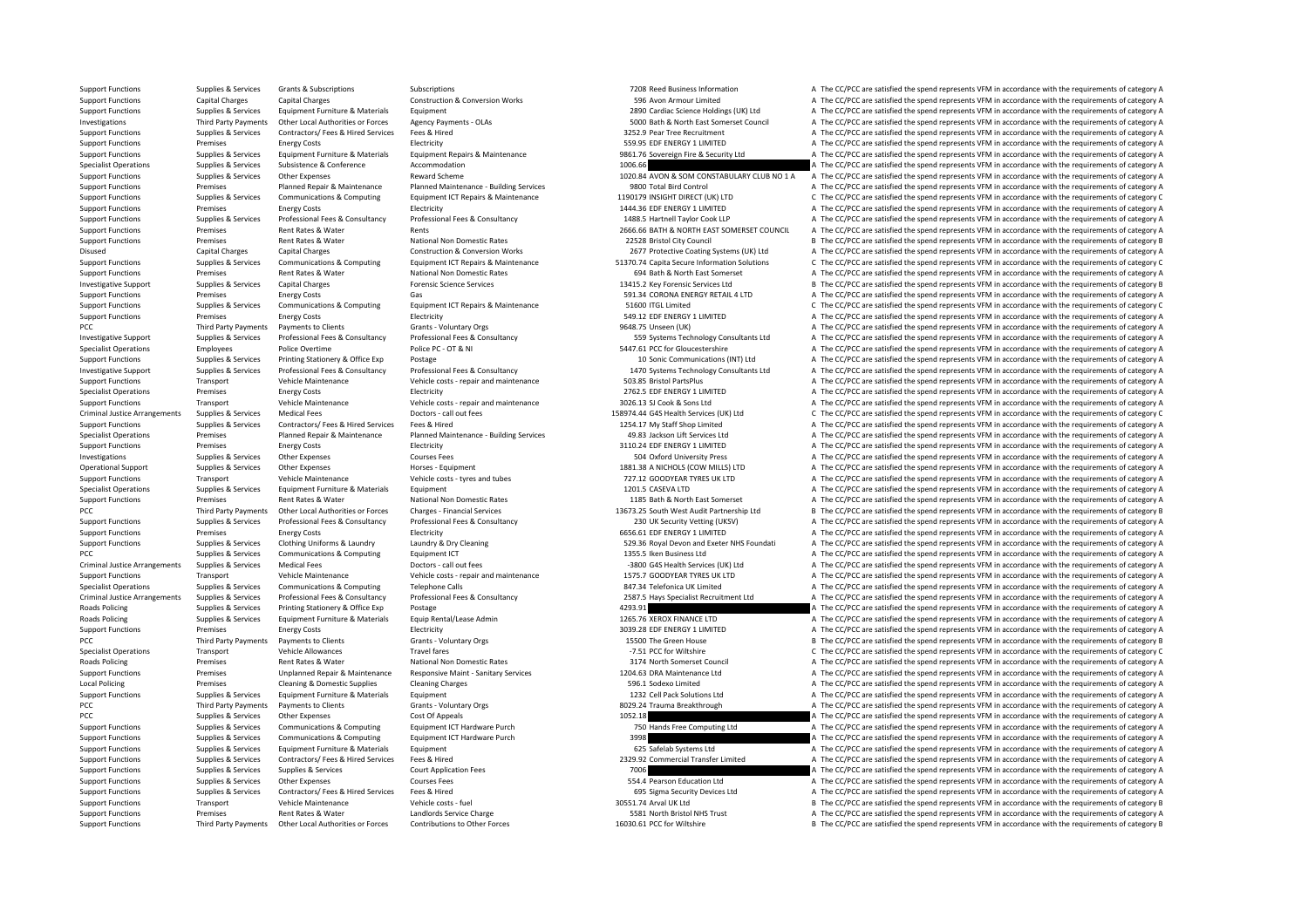Support Functions Premises Premises Premises Costs General Waste Costs – Fall and the Same Costs – Fall and the requirements of category A The CC/PCC are satisfied the spend represents VFM in accordance with the requiremen Support Functions Transport Vehicle Maintenance Vehicle costs - repair and maintenance Vehicle costs - repair and maintenance Support Function of the CC/PCC are satisfied the spend represents VFM in accordance with the req Support Functions Supplies & Services Equipment Furniture & Materials Equipment and Support Equipment and Support Functions and A The CC/PCC are satisfied the spend represents VFM in accordance with the requirements of cat Support Functions Premises Rent Rates & Water National Non Domestic Rates National Non Domestic Rates Rent Rates Rent Rates Rent Rates Rent Rates Rent Rates Rent Rates Rent Rates Rent Rates Rent Rates Rent Rates Rent Rates Transport Vehicle Maintenance Vehicle costs ‐ repair and maintenance 2350.17 Yamaha Motor Europe NV A The CC/PCC are satisfied the spend represents VFM in accordance with the requirements of category A Roads Policing Supplies & Services Printing Stationery & Office Exp Postage 3467.95 3467.95 A The CC/PCC are satisfied the spend represents VFM in accordance with the requirements of category A Support Functions Supplies & Services Other Expenses Legal Costs & Services Legal Costs & Services Legal Costs & Services 75 A The CC/PCC are satisfied the spend represents VFM in accordance with the requirements of catego Suppliers & Services Foundment Furniture & Materials Foundment Departional Equipment Operational Fund Development Departional 275 Solar Valley Electrical Limited A The CC/PCC are satisfied the spend represents VFM in accor PCC Third Party Payments Payments to Clients Scratts Voluntary Orgs 32513 The Southmead Project B The CC/PCC are satisfied the spend represents VFM in accordance with the requirements of category B Support Functions Premises Functions Premises Functions Premises Energy Costs Gas Gas 1722.13 CORONA ENERGY RETAIL 4 LTD A The CC/PCC are satisfied the spend represents VFM in accordance with the requirements of category A Support Functions Supplies & Services Equipment Furniture & Materials Equipment Operational Equipment Operational support Support (UK) Ltd t/a SceneSafe A The CC/PCC are satisfied the spend represents VFM in accordance wit Support Functions Support Courses Courses Courses Fees Courses Fees 1152 Hands Free Computing Ltd A The CC/PCC are satisfied the spend represents VFM in accordance with the requirements of category A Support Functions Supplies & Services Other Expenses Legal Costs & Services Legal Costs & Services 1825 A The CC/PCC are satisfied the spend represents VFM in accordance with the requirements of category A Support Functions Supplies & Services Communications & Computing Equipment ICT Repairs & Maintenance 6533.24 NCC Group Security Systems Ltd A The CC/PCC are satisfied the spend represents VFM in accordance with the require Disused Supplies & Services Printing Stationery & Office Exp Printing 1142.73 Xerox (UK) Ltd A The CC/PCC are satisfied the spend represents VFM in accordance with the requirements of category A Support Functions Premises Cleaning & Domestic Supplies Cleaning Charges Cleaning Charges 1835.47 Sodexo Limited A The CC/PCC are satisfied the spend represents VFM in accordance with the requirements of category A Specialist Operations Transport Vehicle Maintenance Vehicle costs - fuel Vehicle costs - fuel and the second are and the CC/PCC are satisfied the spend represents VFM in accordance with the requirements of category A The C Support Functions Supplies & Services Contractors/ Fees & Hired Services Fees & Hired Price Fees A Hired 2720 My Staff Shop Limited A The CC/PCC are satisfied the spend represents VFM in accordance with the requirements of Criminal Justice Arrangements Transport Vehicle Maintenance Vehicle Costs - repair and maintenance Vehicle costs - repair and maintenance of the CODE of Devon & Cornwall A The CC/PCC are satisfied the spend represents VFM Supplies & Supplies & Services Equipment Furniture & Materials Equipment Operational equipment Operational and the state of the CONSC ACC/PCC are satisfied the spend represents VFM in accordance with the requirements of ca Transport Vehicle Maintenance Vehicle costs - repair and maintenance 870 Volvo Car UK Itd B The CC/PCC are satisfied the spend represents VFM in accordance with the requirements of category B Support Functions Supplies & Services Other Expenses Legal Costs & Services Costs & Services Costs & Services Costs & Services 675 A The CC/PCC are satisfied the spend represents VFM in accordance with the requirements of Support Functions Supplies & Services Grants & Subscriptions Subscriptions Subscriptions Subscriptions Subscriptions Subscriptions Subscriptions Subscriptions Subscriptions Subscriptions Subscriptions Subscriptions Subscri Support Functions Premises Rent Rates & Water National Non Domestic Rates National Non Domestic Rates 1160 North Somerset Council A The CC/PCC are satisfied the spend represents VFM in accordance with the requirements of c Planned Repair & Maintenance Planned Maintenance Building Services 19985.6 Kohler Uninterruptible Power Ltd A The CC/PCC are satisfied the spend represents VFM in accordance with the requirements of category A Criminal lustice Arrangements Premises Senator Maintenance Reactive Maintenance - Ruilding Fabric 100 Rue Light Partnershin A The CC/PCC are satisfied the spend represents VFM in accordance with the requirements of categor Specialist Operations Employees Police Pay & Allowances Police Chief Inspector - Pay, NJ. Pension, HA 7351.03 PCC for Gloucestershire A The CC/PCC are satisfied the spend represents VFM in accordance with the requirements Support Functions Premises Rent Rates & Water Rents Rents Rents Rents Rents Rents Rents 2000 Somerset West and Taunton Council B The CC/PCC are satisfied the spend represents VFM in accordance with the requirements of cate A The CC/PCC are satisfied the spend represents VFM in accordance with the requirements of category A Support Functions Premises Rent Rates & Water National Non Domestic Rates 47104 South Gloucestershire B The CC/PCC are satisfied the spend represents VFM in accordance with the requirements of category B Support Functions Premises Planned Repair & Maintenance Planned Maintenance - Building Services 5400 Avon Armour Limited A The CC/PCC are satisfied the spend represents VFM in accordance with the requirements of category A Support Functions Supplies & Services Contractors/ Fees & Hired Services Fees & Hired Fees & Hired Services Fees & Hired 17314.16 My Staff Shop Limited B The CC/PCC are satisfied the spend represents VFM in accordance with Transport Vehicle Maintenance Vehicle costs ‐ tyres and tubes 716.74 GOODYEAR TYRES UK LTD A The CC/PCC are satisfied the spend represents VFM in accordance with the requirements of category A Support Functions Premises Rent Rates & Water National Non Domestic Rates 1579.24 Bristol City Council B The CC/PCC are satisfied the spend represents VFM in accordance with the requirements of category B<br>Support Functions Support Functions Transport Vehicle Maintenance Vehicle costs – tyres and tubes 1343.85 CABOT TYRE SERVICE LTD A The CC/PCC are satisfied the spend represents VFM in accordance with the requirements of category A Support Functions Supplies & Services Equipment Furniture & Materials Equipment A The CC/PCC are satisfied the spend represents VFM in accordance with the requirements of category A Support Functions Supplies & Services Clothing Uniforms & Laundry Clothing & Uniforms - Issues 540 Hi–Tec Europe Limited A The CC/PCC are satisfied the spend represents VFM in accordance with the requirements of category A Specialist Operations Employees Police Staff Overtime Police Staff - Overtime Police Staff - Overtime Police Staff - Overtime A The CC/PCC are satisfied the spend represents VFM in accordance with the requirements of categ Support Functions Supplies & Services Other Expenses Legal Costs & Services 500 500 A The CC/PCC are satisfied the spend represents VFM in accordance with the requirements of category A Support Functions Transport Vehicle Maintenance Vehicle costs - repair and maintenance 2116.06 SJ Cook & Sons Ltd A The CC/PCC are satisfied the spend represents VFM in accordance with the requirements of category A Support Functions Supplies & Services Communications & Computing Equipment ICT Hardware Purch 2150 Bechtle Direct Ltd A The CC/PCC are satisfied the spend represents VFM in accordance with the requirements of category A Cr A The CC/PCC are satisfied the spend represents VFM in accordance with the requirements of category A Specialist Operations Transport Vehicle Allowances Travel fares Travel fares and the spend of category A The CC/PCC are satisfied the spend represents VFM in accordance with the requirements of category A PCC Third Party Payments Payments to Clients Grants - Voluntary Orgs 4850 Crimestoppers Trust A The CC/PCC are satisfied the spend represents VFM in accordance with the requirements of category A Specialist Operations Employees Employees Police Staff Pay & Allowances Police Staff - Pay, OT, NI & Pension 14405.01 PCC for Wiltshire CONSIDER CORPOC are satisfied the spend represents VFM in accordance with the requirem PCC Third Party Payments Payments to Clients Grants - Voluntary Orgs 27305.83 Victim Support B The CC/PCC are satisfied the spend represents VFM in accordance with the requirements of category B Specialist Operations Premises Planned Repair & Maintenance Servicing - Lifts 49.83 Jackson Lift Services Ltd A The CC/PCC are satisfied the spend represents VFM in accordance with the requirements of category A Investigative Support Supplies & Services Professional Fees & Consultancy Professional Fees & Consultancy Professional Fees & Consultancy Professional Fees & Consultancy Materia Table 780 Systems Technology Consultants Ltd Support Functions Supplies Services Printing Stationery & Office Eye Postage 12.5 A The CC/PC are satisfied the spend represents VFM in accordance with the requirements of category A Support Functions Supplies & Services Communications & Computing Equipment ICT Hardware Purch 819.55 CPC A The CC/PCC are satisfied the spend represents VFM in accordance with the requirements of category A Support Functions Premises Rent Rates & Water National Non Domestic Rates 1747 North Somerset Council A The CC/PCC are satisfied the spend represents VFM in accordance with the requirements of category A Support Functions Premises Rent Rates & Water Water Charges/Sewerages 2641.56 Water2Business A The CC/PCC are satisfied the spend represents VFM in accordance with the requirements of category A The results and the result Support Functions Support Premises Rent Rates Rent Rates National Non Domestic Rates 549 South Somerset District Council A The CC/PCC are satisfied the spend represents VFM in accordance with the requirements of category A Investigative Support Supplies & Services Professional Fees & Consultancy Professional Fees & Consultancy Professional Fees & Consultancy Professional Fees & Consultancy Materaty S80 Systems Technology Consultants Ltd A Th Specialist Operations Supplies & Services Capital Charges Forensic Science Services Forensic Science Services 2509 Orchid Cellmark Ltd B The CC/PCC are satisfied the spend represents VFM in accordance with the requirements Support Functions Employees Indirect Employee Expenses Advertising for Staff 1830.99 Hays Specialist Recruitment Ltd A The CC/PCC are satisfied the spend represents VFM in accordance with the requirements of category A Support Functions Transport Vabicle Maintenance Vabic Vabic Construct Constrained Vabic Constrained Vabic Constrained Vabic Constrained The Collect Constraint Construct International The CODC are satisfied the constrained Criminal Justice Arrangements Supplies & Services Professional Fees & Consultancy Professional Fees & Consultancy Professional Fees & Consultancy Professional Fees & Consultancy Professional Fees & Consultancy Materia 2587 Experiment Support Europe Transport Vehicle Maintenance Mehicle Costs - repair and maintenance ST8.36 Alliance Automotive T/A Mill Autoq A The CC/PCC are satisfied the spend represents VFM in accordance with the requiremen Analyse Transport Vehicle Allowances Travel fares Travel fares 949.27 Click Travel Ltd A The CC/PCC are satisfied the spend represents VFM in accordance with the requirements of category A Support Functions Supplies & Services Grants & Subscriptions Subscriptions Subscriptions 1297 Gallagher Bassett International Ltd A The CC/PCC are satisfied the spend represents VFM in accordance with the requirements of c Support Functions Supplies & Services Other Expenses Licences & Orders Licences & Orders 2895 Micro Systemation Limited A The CC/PCC are satisfied the spend represents VFM in accordance with the requirements of category A Specialist Operations Employees Police Staff Pay & Allowances Police Staff - Pay, OT, NI & Pension 14130.67 PCC for Gloucestershire C The CC/PCC are satisfied the spend represents VFM in accordance with the requirements of Specialist Operations Premises Rent Rates & Water National Non Domestic Rates 858 North Somerset Council A The CC/PCC are satisfied the spend represents VFM in accordance with the requirements of category A Support Functions Premises Planned Repair & Maintenance Planned Maintenance Building Services 936.68 Kohler Uninterruptible Power Ltd A The CC/PCC are satisfied the spend represents VFM in accordance with the requirements 196.51 PCC for Gloucestershire and the CC/PCC are satisfied the spend represents VFM in accordance with the requirements of category A<br>671.5 Volkswagen Group UK Itd Parts A The CC/PCC are satisfied the spend represents VFM Support Functions Transport Vehicle Maintenance Vehicle costs - repair and maintenance Vehicle costs repair and maintenance C-677.5 Volkswagen Groun UK I td Parts A The CC/PCC are satisfied the spend represents VFM in acco Support Functions Capital Charges Capital Charges ICT Equipment Purchase 85065 Capita Secure Information Solutions C The CC/PCC are satisfied the spend represents VFM in accordance with the requirements of category C Local Policing Supplies & Services Catering Catering Catering Catering Catering Catering Catering Catering Catering Catering Catering Supplies and Supplies & Services Category A The CC/PCC are satisfied the spend represent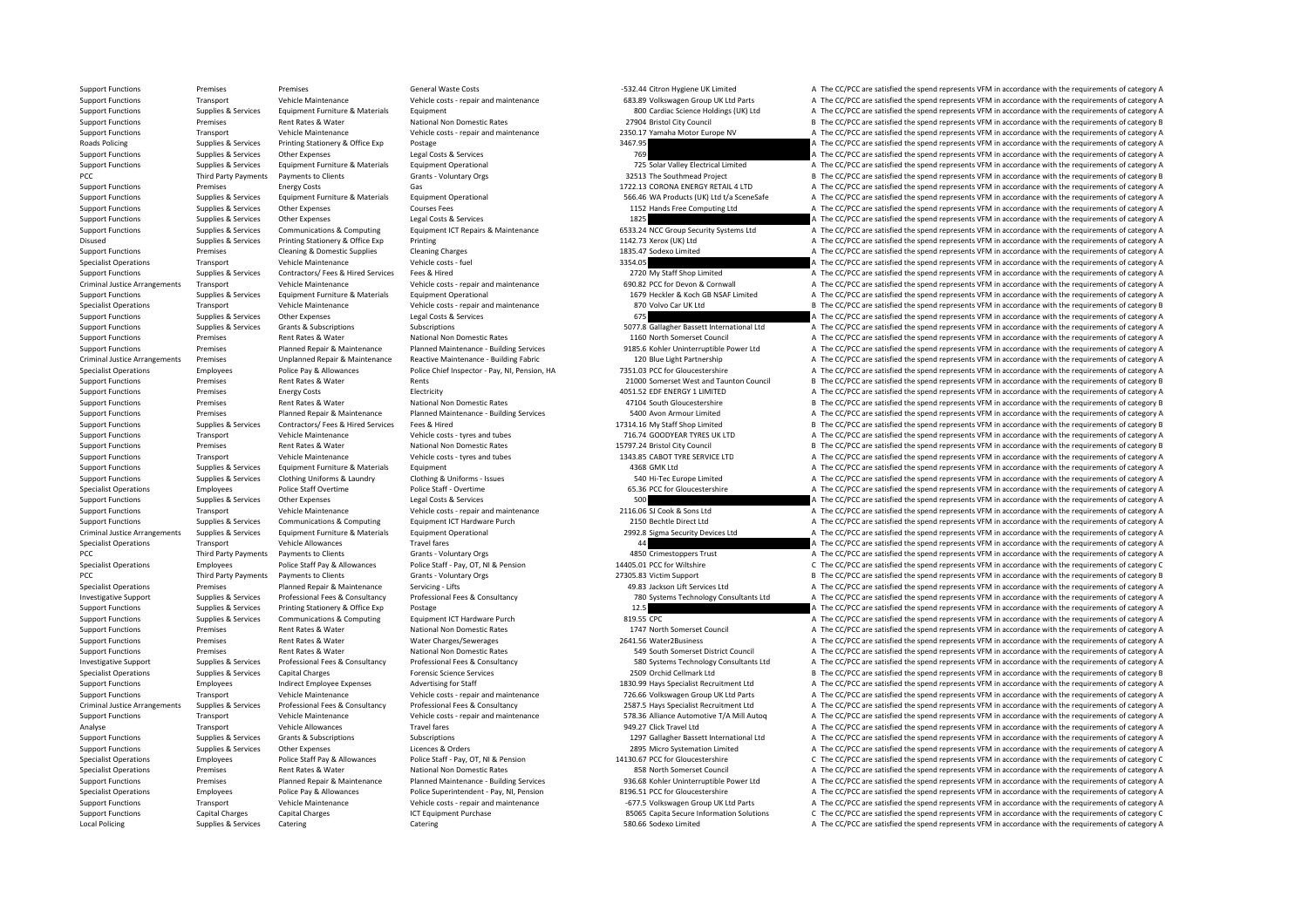Analyse Transport Vehicle Allowances Travel fares Travel fares and A The CC/PCC are satisfied the spend represents VFM in accordance with the requirements of category A

Support Functions Premises Energy Costs Electricity Electricity and the COSTS EDF ENERGY 1 LIMITED A The CC/PCC are satisfied the spend represents VFM in accordance with the requirements of category A Support Functions Premises Energy Costs Electricity Electricity and the COSTS EDF ENERGY 1 LIMITED A The CC/PCC are satisfied the spend represents VFM in accordance with the requirements of category A Support Functions Third Party Payments Payments to Clients Grants Voluntary Orgs 37491 bthechange CIC B The CC/PCC are satisfied the spend represents VFM in accordance with the requirements of category B Specialist Operations Premises Energy Costs Electricity Electricity Electricity Frank Client Trank Client Account A The CC/PCC are satisfied the spend represents VFM in accordance with the requirements of category A The Co Planned Repair & Maintenance Planned Maintenance Building Services 1747.87 Kohler Uninterruptible Power Ltd A The CC/PCC are satisfied the spend represents VFM in accordance with the requirements of category A Support Functions Capital Charges Capital Charges Capital Charges Other Plant & Equipment Other Plant & Equipment<br>
9967 Life Fitness (UK) Ltd A Vestcare Many 2006 a The CC/PCC are satisfied the spend represents VFM in acco Local Policing Supplies & Supplies & Services Clothing Uniforms & Laundry Clothing & Uniforms - Issues Clothing Minister and Collection of the CONNET CONNET CONNET CONNET A The CC/PCC are satisfied the spend represents VFM Suppliers & Services Printing Stationery & Office Exp Advertising (not recruitment) 905.5 SOMERSET COUNTY COUNCIL A The CC/PCC are satisfied the spend represents VEM in accordance with the requirements of category A Investigative Support Support Support Support Capital Charges Capital Charges Capital Charges Forensic Science Services Forensic Science Services and David 2580 Systems Technology Consultants Ltd A The CC/PCC are satisfied Support Functions Supplies & Services Contractors/ Fees & Hired Fees & Hired 1949.17 My Staff Shop Limited A The CC/PCC are satisfied the spend represents VFM in accordance with the requirements of category A Support Functions Supplies & Services Insurance European Insurance General Support The CONSTANT CONSTANT A The CC/PCC are satisfied the spend represents VFM in accordance with the requirements of category A The Crime A The Support Functions Supplies & Services Equipment Functions Materials Equipment 4010 Cardiac Science Holdings (UK) Ltd A The CC/PCC are satisfied the spend represents VFM in accordance with the requirements of category A Support Functions Supplies & Services Equipment Furniture & Materials Equipment Equipment Equipment and the Support HQ Imprest B The CC/PCC are satisfied the spend represents VFM in accordance with the requirements of cate Support Functions Supplies & Services Equipment - Consumables Equipment - Consumables Equipment - Consumables Equipment - Consumables a Consumables and the COV Property Maintenance A The CC/PCC are satisfied the spend repr Support Functions Transport Vehicle Maintenance Vehicle costs - repair and maintenance 980.08 Vehicle Livery Solutions Ltd A The CC/PCC are satisfied the spend represents VFM in accordance with the requirements of category Support Functions Supplies & Services Other Expenses Legal Costs & Services Legal Costs & Services Legal Costs & Services 1240 A The CC/PCC are satisfied the spend represents VFM in accordance with the requirements of cate Supplies & Services Communications & Computing Equipment ICT Repairs & Maintenance 71849.53 IBM (United Kingdom) Ltd C The CC/PCC are satisfied the spend represents VFM in accordance with the requirements of category C Investigative Support Supplies & Services Capital Charges Capital Charges Forensic Science Services 2223.65 Orchid Cellmark Ltd A The CC/PCC are satisfied the spend represents VFM in accordance with the requirements of cat Specialist Operations Supplies & Services Subsistence Subsistence Subsistence Subsistence Subsistence Subsistence Subsistence C The CC/PCC are satisfied the spend represents VFM in accordance with the requirements of categ Specialist Operations Employees Police Pay & Allowances Police PC - Pay, OT, NI & Pension 30222.77 PCC for Gloucestershire C The CC/PCC are satisfied the spend represents VFM in accordance with the requirements of category Specialist Operations Supplies & Services Communications & Computing Telephone Calls 728.63 Vodafone Corporate Limited A The CC/PCC are satisfied the spend represents VFM in accordance with the requirements of category A Support Functions Employees Police Pay & Allowances Police Inspector - Pay & NI – 2462.96 PCC for Wiltshire – C The CC/PCC are satisfied the spend represents VFM in accordance with the requirements of category C Operational Support Employees Police Pay & Allowances Police PC - Pay, NI & Pension 4768.65 PCC for Wiltshire C The CC/PCC are satisfied the spend represents VFM in accordance with the requirements of category C Criminal Justice Arrangements Supplies & Services Other Expenses A The Mand costs Remand costs Remand costs Remand costs 1268.97 Bidfood A The CC/PCC are satisfied the spend represents VFM in accordance with the requiremen B The CC/PCC are satisfied the spend represents VFM in accordance with the requirements of category B Folice Staff Pay & Allowances Staffing Agency 9196.83 Matrix SCM Ltd A The CC/PCC are satisfied the spend represents VFM in accordance with the requirements of category A The CC/PC are satisfied the spend represents VFM in Investigative Support Supplies & Services Capital Charges Processive Capital Charges Processive Services 26540.8 Orchid Cellmark Ltd B The CC/PCC are satisfied the spend represents VFM in accordance with the requirements o Support Functions Supplies & Services Other Expenses Legal Costs & Services Support Costs are and the services Legal Costs & Services 1772 A The CC/PCC are satisfied the spend represents VFM in accordance with the requirem A The CC/PCC are satisfied the spend represents VFM in accordance with the requirements of category A Disused Premises Rent Rates & Water Rents Rents Rents Rents Rents A The CC/PCC are satisfied the spend represents VFM in accordance with the requirements of category A Support Functions Supplies & Services Contractors/ Fees & Hired Services Fees & Hired Services Fees & Hired 754.5 Walker Fire UK Ltd A The CC/PCC are satisfied the spend represents VFM in accordance with the requirements o Support Functions Capital Charges Capital Charges Capital Charges ICT Equipment Purchase 10000 Capita Secure Information Solutions B The CC/PCC are satisfied the spend represents VFM in accordance with the requirements of A The CC/PCC are satisfied the spend represents VFM in accordance with the requirements of category A Supplies Supplies & Services Communications & Computing Equipment ICT Repairs & Maintenance 526.15 Iron Mountain UK Plc Are CC/PCC are satisfied the spend represents VFM in accordance with the requirements of category A<br>Di Supplies & Services Printing Stationery & Office Exp Printing 2002 3584.25 Xerox (UK) Ltd 3584.25 Xerox (UK) Ltd A The CC/PCC are satisfied the spend represents VFM in accordance with the requirements of category A Investigative Support Capital Charges Capital Charges ICT Equipment Purchase ‐670.35 Bechtle Direct Ltd A The CC/PCC are satisfied the spend represents VFM in accordance with the requirements of category A Support Functions Capital Charges Capital Charges Construction & Conversion Works 212989.76 Midas Construction Ltd C The CC/PCC are satisfied the spend represents VFM in accordance with the requirements of category C Local Policing Supplies & Services Other Expenses Courses Fees Courses Fees 12500 Bristol City Council B The CC/PCC are satisfied the spend represents VFM in accordance with the requirements of category B Criminal Justice Arrangements Supplies & Services Other Expenses Maintenance of dogs/cats Maintenance of dogs/cats 796.2 796.2 A The CC/PCC are satisfied the spend represents VFM in accordance with the requirements of cate Specialist Operations Employees Police Pay & Allowances Housing Allowance - Chief Inspector 265.86 PCC for Gloucestershire A The CC/PCC are satisfied the spend represents VFM in accordance with the requirements of category Support Functions Transport Vehicle Maintenance Vehicle costs – fuel Vehicle Costs – fuel 23817.06 Arval UK Ltd B The CC/PCC are satisfied the spend represents VFM in accordance with the requirements of category B The Crit Support Functions Premises Rent Rates Rent Rates Rent Rational Non Domestic Rates 1123 Mendip District Council A The CC/PCC are satisfied the spend represents VFM in accordance with the requirements of category A The Crite Specialist Operations Premises Planned Repair & Maintenance Servicing - Lifts 49.83 Jackson Lift Services Ltd A The CC/PCC are satisfied the spend represents VFM in accordance with the requirements of category A Support Functions Supplies & Services Other Expenses Courses Fees Courses Fees 1950 S&B Automotive Academy Ltd A The CC/PCC are satisfied the spend represents VFM in accordance with the requirements of category A Investigations Supplies & Supplies & Services Professional Fees & Consultancy Professional Fees & Consultancy Professional Fees & Consultancy Professional Fees & Consultancy Professional Fees & Consultancy Professional Fee A The CC/PCC are satisfied the spend represents VFM in accordance with the requirements of category A Support Functions Supplies & Services Printing Stationery & Office Exp Postage 1500 PURCHASE POWER 1500 PURCHASE POWER A The CC/PCC are satisfied the spend represents VFM in accordance with the requirements of category A Support Functions Premises Planned Repair & Maintenance Planned Maintenance - Building Services 2330 Avon Armour Limited A The CC/PCC are satisfied the spend represents VFM in accordance with the requirements of category A Support Functions Capital Charges Capital Charges Construction & Conversion Fees 11947.5 Ridge & Partners LLP B The CC/PCC are satisfied the spend represents VFM in accordance with the requirements of category B Support Functions Transport Vehicle Maintenance Vehicle costs - repair and maintenance 802.61 BMW (UK) Ltd A The CC/PCC are satisfied the spend represents VFM in accordance with the requirements of category A Supplies & Services Clothing Uniforms & Laundry Clothing & Uniforms - Issues 9633 Westcare Ltd T/A Westcare Supply Zo A The CC/PCC are satisfied the spend represents VFM in accordance with the requirements of category A Operational Support Supplies & Services Contractors/ Fees & Hired Services Fees & Hired 420 A The CC/PCC are satisfied the spend represents VFM in accordance with the requirements of category A The critical support of the Criminal lustice Arrangements Sumlice & Sanires Medical Fees Doctors call out fees Doctors call out fees and case and case and case of case of the COPC are satisfied the specified the specified the specified the specified Support Functions Premises Energy Costs Electricity Electricity 1266.92 EDF ENERGY 1 LIMITED A The CC/PCC are satisfied the spend represents VFM in accordance with the requirements of category A Support Functions Third Party Payments Other Local Authorities or Forces Contributions to Other Forces Continuions of Content Content Dubble Content and the SUSS ASS PCC for Gloucestershire Bile CONCC are satisfied the spe Support Functions Transport Vehicle Maintenance Vehicle costs ‐ repair and maintenance 889.3 Staceys Motors A The CC/PCC are satisfied the spend represents VFM in accordance with the requirements of category A Support Functions Supplies Services Other Expenses Legal Costs & Services 549 A The CC/PC are satisfied the spend represents VFM in accordance with the requirements of category A Support Functions Supplies & Services Other Expenses Legal Costs & Services 1125 A The CC/PCC are satisfied the spend represents VFM in accordance with the requirements of category A Investigative Support Supplies & Services Other Expenses 2017 A Courses Fees 4680 A The CC/PCC are satisfied the spend represents VFM in accordance with the requirements of category A Support Functions Supplies & Services Printing Stationery & Office Exp Postage 45 A The CC/PCC are satisfied the spend represents VFM in accordance with the requirements of category A Support Functions Employees Police Overtime Police PC - Overtime Police PC - Overtime 9422.3 PCC for Wiltshire 9422.3 PCC for Wiltshire A The CC/PCC are satisfied the spend represents VFM in accordance with the requirement Support Functions Supplies & Services Other Expenses Legal Costs & Services Support Control and the Services Legal Costs & Services 580 a The CC/PCC are satisfied the spend represents VFM in accordance with the requirement Criminal Justice Arrangements Supplies & Services Equipment Furniture & Materials Equipment Equipment Equipment<br>
Vehicle Criminal Vehicle Criminal Vehicle Criminal Vehicle Criminal Vehicle Criminal Vehicle Criminal Vehicle Support Functions Transport Vehicle Maintenance Vehicle costs – tyres and tubes 643.2 CABOT TYRE SERVICE LTD A The CC/PCC are satisfied the spend represents VFM in accordance with the requirements of category A Support Functions Premises Premises Rent Rates & Water National Non Domestic Rates National Non Domestic Rates National Non Domestic Rates and the Support A The CC/PCC are satisfied the spend represents VFM in accordance w Equipment Operational Equipment operational and the requirements of category A T12.99 CUFTON CANVAS DEVELOPMENTS LTD<br>Cost Of Anneals cost of Anneals of category A 10672.5 Support Functions Supplies & Services Other Expenses Cost Of Appeals Cost Of Appeals – 10672.5 A The CC/PCC are satisfied the spend represents VFM in accordance with the requirements of category A Criminal Justice Arrangements Supplies & Services Other Expenses Remand costs 2412.75 Charles Fellows Supplies Ltd A The CC/PCC are satisfied the spend represents VFM in accordance with the requirements of category A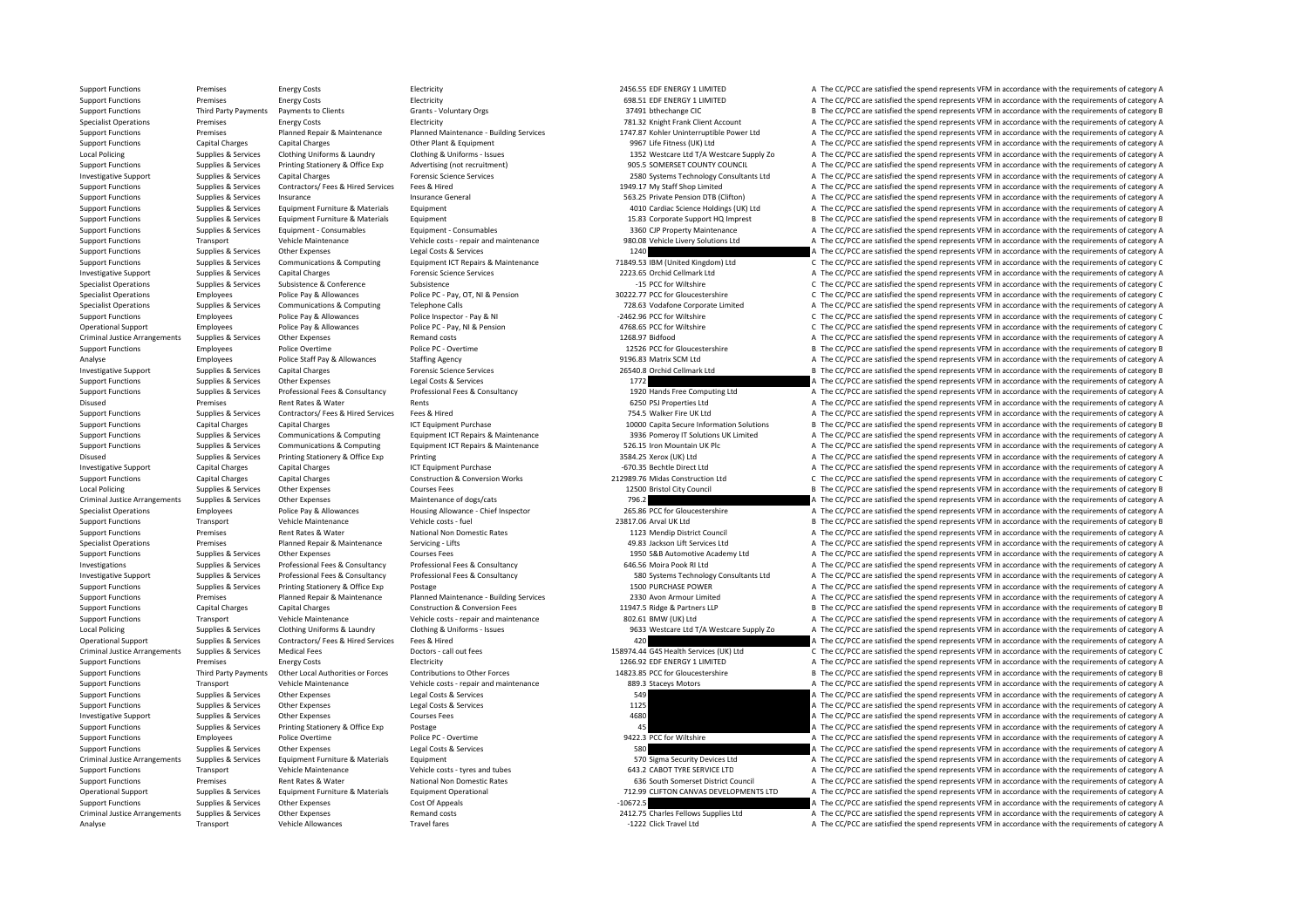Support Functions Supplies & Services Equipment Furniture & Materials Equipment Operational expenditional 6864 GMK Ltd A The CC/PCC are satisfied the spend represents VFM in accordance with the requirements of category A Specialist Operations Premises Energy Costs Electricity Electricity A The CC/PCC are satisfied the spend represents VFM in accordance with the requirements of category A Support Functions Supplies & Services Communications & Computing Equipment ICT Repairs & Maintenance 52238.16 ATOS IT Services UK Ltd C The CC/PCC are satisfied the spend represents VFM in accordance with the requirements Support Functions Transport Vehicle Maintenance Vehicle costs - repair and maintenance 894.15 MJ Fews Ltd A The CC/PCC are satisfied the spend represents VFM in accordance with the requirements of category A The CC/PCC are Support Functions Supplies & Services Equipment Furniture & Materials Equipment Operational 2440.5 Data Pro IT Ltd A The CC/PCC are satisfied the spend represents VFM in accordance with the requirements of category A Support Functions Premises Rent Rates & Water National Non Domestic Rates 11264 Somerset West and Taunton Council B The CC/PCC are satisfied the spend represents VFM in accordance with the requirements of category B Supplies Supplies & Services Equipment Furniture & Materials Equipment Operational Company and the Services Supplies (Supplied Materials Equipment Operational Company and the Service Supplies and the CONCERC are satisfied Support Functions Transport Vehicle Maintenance Vehicle costs ‐ repair and maintenance 546.18 MOBILE WINDSCREENS LTD A The CC/PCC are satisfied the spend represents VFM in accordance with the requirements of category A Operational Support Support Support Support Support Other Expenses Horses Faultoment Horses Faultoment 3271.2 Garrett Saddlers A The CC/PCC are satisfied the spend represents VFM in accordance with the requirements of cate Operational Support Supplies & Services Other Expenses Vet Fees & Supplies Vet Fees A Supplies 1510.16 B & W Equine Group Ltd A The CC/PCC are satisfied the spend represents VFM in accordance with the requirements of categ Support Functions Premises Energy Costs Electricity Electricity and the COSTS EDE ENERGY 1 LIMITED A The CC/PCC are satisfied the spend represents VFM in accordance with the requirements of category A Investigations Supplies Services Professional Fees & Consultancy Professional Fees & Consultancy Professional Fees & Consultancy 840 A The CC/PCC are satisfied the spend represents VFM in accordance with the requirements o Support Functions Supplies & Services Other Expenses Legal Fees 3rd Party and the Support Category A The CC/PCC are satisfied the spend represents VFM in accordance with the requirements of category A The CC/PCC are satisf Support Functions Supplies & Services Equipment Furniture & Materials Loose Furniture 1451.78 Blue Light Partnership A The CC/PCC are satisfied the spend represents VFM in accordance with the requirements of category A Specialist Operations Employees Police Pay & Allowances Police PC - Pay, OT & NI 4082.83 PCC for Wiltshire A The CC/PCC are satisfied the spend represents VFM in accordance with the requirements of category A Support Functions Supplies & Services Other Expenses Legal Costs & Services Support Costs are and the Support Functions of category A The CC/PCC are satisfied the spend represents VFM in accordance with the requirements of Support Functions Premises Rent Rates & Water National Non Domestic Rates 3866 Bristol City Council A The CC/PCC are satisfied the spend represents VFM in accordance with the requirements of category A The Criterions Suppo Support Functions Supplies & Services Catering Catering Catering Catering Catering Catering Catering Catering Catering Catering Catering and the Support Functional Catering Catering Catering Catering Catering 1275.8 PEGASU Investigative Support Support Support Support Capital Charges Capital Charges Forensic Science Services 12665.25 Orchid Cellmark Ltd B The CC/PCC are satisfied the spend represents VFM in accordance with the requirements o Support Functions Supplies & Services Contractors/ Fees & Hired Services Fees & Hired Services Fees & Hired Services Fees & Hired Cleaning Cells/Vehs 2004 Walker Fire UK Ltd A The CC/PCC are satisfied the spend represents Analyse Supplies & Services Contractors/ Fees & Hired Services Fees & Hired - Cleaning Cells/Vehs 2457.5 Sodexo Limited A The CC/PCC are satisfied the spend represents VFM in accordance with the requirements of category A Support Functions Supplies & Services Communications & Computing Foujoment ICT Repairs & Maintenance 6000 WPC Software Ltd A The CC/PCC are satisfied the spend represents VFM in accordance with the requirements of category Support Functions Premises Rent Rates & Water National Non Domestic Rates 1846 Bath A North East Somerset A The CC/PCC are satisfied the spend represents VFM in accordance with the requirements of category A Support Functions Supplies & Services Communications & Computing Equipment ICT Equipment ICT 599.17 Warehouse Express t/a Wex Photograp A The CC/PCC are satisfied the spend represents VFM in accordance with the requirement A The CC/PCC are satisfied the spend represents VFM in accordance with the requirements of category A Capital Charges Capital Charges Construction & Construction & Conversion Works 3380 THE PAINTING & DECORATING CO LTD A The CC/PCC are satisfied the spend represents VFM in accordance with the requirements of category A Support Functions Supplies & Services Communications & Computing Equipment ICT Hardware Purch 891.92 CPC A The CC/PCC are satisfied the spend represents VFM in accordance with the requirements of category A The Cripment of Support Functions Premises Premises Energy Costs Gas Gas Support Content Costs Gas Support Energy Costs Gategory A The CC/PC are satisfied the spend represents VFM in accordance with the requirements of category A The CC/P Equipment The CC/PCC are Satisfied the spend represents VFM in accordance with the requirements of category A Disused Capital Charges Capital Charges Construction & Conversion Works 11219.43 Sovereign Fire & Security Ltd B The CC/PCC are satisfied the spend represents VFM in accordance with the requirements of category B Support Functions Premises Energy Costs Electricity Electricity and the COST. The CC/PCC are satisfied the spend represents VFM in accordance with the requirements of category A Specialist Operations Employees Police Pay & Allowances Police Chief Inspector - Pay, HA, NI, Pension 7161.54 PCC for Wiltshire Computations Capital charges and the requirements of category C<br>Support Functions Capital Char A The CC/PCC are satisfied the spend represents VFM in accordance with the requirements of category A Support Functions Premises Unplanned Repair & Maintenance Reactive Maintenance - Building Services 4995 Solar Valley Electrical Limited A The CC/PCC are satisfied the spend represents VFM in accordance with the requirement Support Functions Premises Rent Rates & Water National Non Domestic Rates 3866 North Somerset Council A The CC/PCC are satisfied the spend represents VFM in accordance with the requirements of category A Operational Support Employees Indirect Employee Expenses Advertising for Staff 66000 Police Now Enterprises Ltd C The CC/PCC are satisfied the spend represents VFM in accordance with the requirements of category C Support Functions Transport Vehicle Maintenance Vehicle costs repair and maintenance 1332.55 City West Commercials Ltd A The CC/PCC are satisfied the spend represents VFM in accordance with the requirements of category A Support Functions Premises Rent Rates & Water National Non Domestic Rates 1509 Sedgemoor District Council A The CC/PCC are satisfied the spend represents VFM in accordance with the requirements of category A The Cripcian S Support Functions Support Grants & Subscriptions Subscriptions Subscriptions Subscriptions 2335 NLA MEDIA ACCESS LIMITED A The CC/PCC are satisfied the spend represents VFM in accordance with the requirements of category A Investigative Support Supplies & Services Capital Charges **3165 Capital Charges Forensic Science Services** 3165 Orchid Cellmark Ltd A The CC/PCC are satisfied the spend represents VFM in accordance with the requirements of Support Functions Supplies & Services Other Expenses Legal Costs & Services Legal Costs & Services Legal Costs & Services 1575 A The CC/PCC are satisfied the spend represents VFM in accordance with the requirements of cate Transport Vehicle Maintenance Vehicle costs ‐ repair and maintenance 1787 AA Business Services A The CC/PCC are satisfied the spend represents VFM in accordance with the requirements of category A Support Costs and the red Support Functions Supplies & Services Communications & Computing Foujoment ICT Software 15383.58 Iken Business Ltd B The CC/PCC are satisfied the spend represents VFM in accordance with the requirements of category B Support Functions Premises Rent Rates & Water National Non Domestic Rates 911 Bristol City Council A The CC/PCC are satisfied the spend represents VFM in accordance with the requirements of category A Support Functions Third Party Payments Other Local Authorities or Forces Contributions to Other Forces and the Support of the COVIDES of the COVIDENCE of CARGON BY The COVIDENCE of CARGON BY The COPCC are satisfied the spe Supplies & Services Other Expenses Courses Fees Courses Fees 956 Hands Free Computing Ltd A The CC/PCC are satisfied the spend represents VFM in accordance with the requirements of category A Specialist Operations Transport Vehicle Maintenance Vehicle costs - repair and maintenance 935.89 PCC for Devon & Cornwall A The CC/PCC are satisfied the spend represents VFM in accordance with the requirements of category Criminal Justice Arrangements Supplies & Services Professional Fees & Consultancy Professional Fees & Consultancy Professional Fees & Consultancy Professional Fees & Consultancy 2587.5 Hays Specialist Recruitment Ltd A The Support Functions Support Cleaning & Domestic Supplies Cleaning Charges Cleaning Charges 44562.38 Sodexo Limited B The CC/PCC are satisfied the spend represents VFM in accordance with the requirements of category B Analyse Employees Police Staff Pay & Allowances Staffing Agency 11458.45 Matrix SCM Ltd B The CC/PCC are satisfied the spend represents VFM in accordance with the requirements of category B Local Policing Transport Vehicle Allowances Vehicle mileage allowance 39.6 3.3 A The CC/PCC are satisfied the spend represents VFM in accordance with the requirements of category A The CC/PC are satisfied the spend represe Support Functions Supplies & Services Other Expenses Legal Costs & Services Pervices 2015.77 A The CC/PCC are satisfied the spend represents VFM in accordance with the requirements of category A The Criter A The Criter A T Promices and Property Planned Requirements of category and Maintenance - Ruilding Services and a service of the services the COCC are satisfied the specified the services of the convenience of category A Support Functions Supplies & Services Other Expenses Legal Costs & Services Legal Costs & Services A The CC/PCC are satisfied the spend represents VFM in accordance with the requirements of category A Support Functions Supplies & Services Communications & Computing Equipment ICT 1309.98 BRITISH TELECOMMUNICATIONS PLC A The CC/PCC are satisfied the spend represents VFM in accordance with the requirements of category A Support Functions Transport Vehicle Maintenance Vehicle costs - repair and maintenance Vehicle costs - repair and maintenance 2419.49 Carco Group Ltd A The CC/PCC are satisfied the spend represents VFM in accordance with t Support Functions Support Premises Energy Costs Gas 508.28 CORONA ENERGY RETAIL 4 LTD A The CC/PCC are satisfied the spend represents VFM in accordance with the requirements of category A Specialist Operations Supplies & Services Communications & Computing Telephone Calls Telephone Calls and the section of the CC/PCC are satisfied the spend represents VFM in accordance with the requirements of category A Th Analyse Third Party Payments Other Local Authorities or Forces Agency Payments - OLAs 2000 SOMERSET COUNTY COUNCIL A The CC/PCC are satisfied the spend represents VFM in accordance with the requirements of category A<br>2009 Supplier & Services Communications & Computing Fouture Fouture Fouture Fouture Fouture Fouture Fouture Fouture COPC are satisfied the spend represents VFM in accordance with the requirements of category A Support Functions Premises Rent Rates & Water Rents Rents Rents Rents A The CC/PCC are satisfied the spend represents VFM in accordance with the requirements of category A Support Functions Transport Vehicle Maintenance Vehicle costs - repair and maintenance Vehicle costs - repair and maintenance 1036.75 Bristol PartsPlus A The CC/PCC are satisfied the spend represents VFM in accordance with Support Functions Premises Energy Costs Gas Gas Gas Support Functions Gas Support Functions Environment Communications of attegory A The CORONA ENERGY RETAIL 4 LTD A The CC/PCC are satisfied the spend represents VFM in acc Support Functions Supplies & Services Communications & Computing Foundment ICT 861 Telefonica UK Limited A The CC/PCC are satisfied the spend represents VFM in accordance with the requirements of category A Support Functions Premises Premises Unplanned Repair & Maintenance Responsive Maint - Ceilings 4044.37 DRA Maintenance Ltd A The CC/PCC are satisfied the spend represents VFM in accordance with the requirements of category A The CC/PCC are satisfied the spend represents VFM in accordance with the requirements of category A Investigative Support Supplies & Services Capital Charges Forensic Science Services Forensic Science Services 12238.9 Orchid Cellmark Ltd B The CC/PCC are satisfied the spend represents VFM in accordance with the requireme Specialist Operations Supplies & Services Subsistence Subsistence Subsistence Subsistence Subsistence Subsistence Subsistence and Subsistence Subsistence and the conference Subsistence of the Conference of the CC/PCC are s

Support Functions Supplies & Services Subsistence & Conference Hospitality Hospitality 3486.97 Sodexo Limited A The CC/PCC are satisfied the spend represents VFM in accordance with the requirements of category A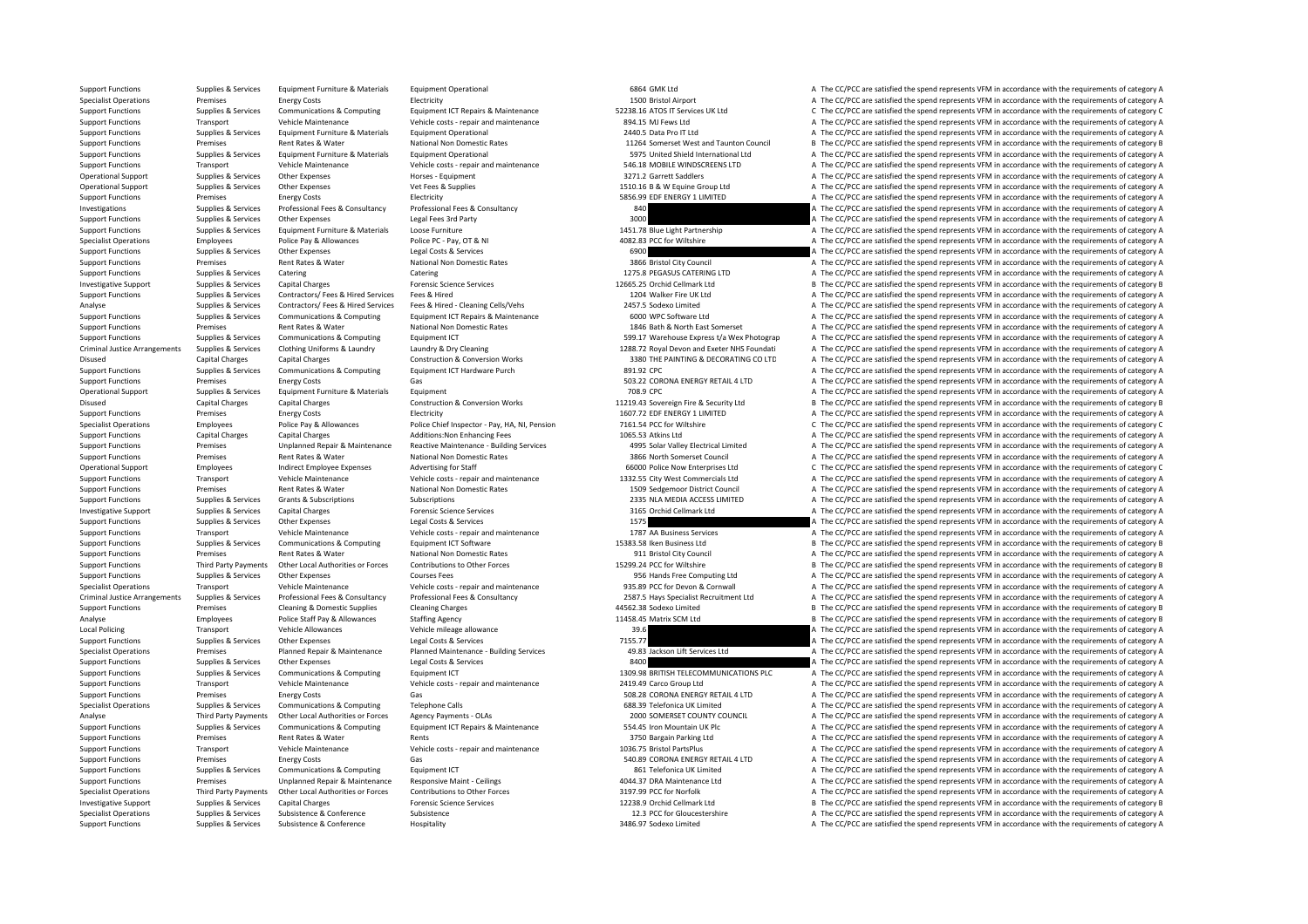Support Functions Capital Charges Capital Charges Other Plant & Equipment 19816 JENOPTIK Traffic Solutions UK Ltd B The CC/PCC are satisfied the spend represents VFM in accordance with the requirements of category B

Support Functions Premises Rent Rates & Water National Non Domestic Rates 2944 South Gloucestershire A The CC/PCC are satisfied the spend represents VFM in accordance with the requirements of category A

Specialist Operations Employees Police Staff Pay & Allowances Police Staff - Pay, NI, Pension 5940 PCC for Wiltshire A The CC/PCC are satisfied the spend represents VFM in accordance with the requirements of category A Supplies & Services Clothing Uniforms & Laundry Clothing & Uniforms - Issues 2535 Westcare Ltd T/A Westcare Supply Zo A The CC/PCC are satisfied the spend represents VFM in accordance with the requirements of category A In 1997 Third Party Payments Other Local Authorities or Forces Agency Payments - OLAS Agency Payments - OLAS Agency Payments - OLAS 5000 South Gloucestershire Council A The CC/PCC are satisfied the spend represents VFM in acc Roads Policing Supplies A The CC/PCC are satisfied the spend represents VFM in accordance with the requirements of category A Investigative Support Supplies & Services Capital Charges **Forensic Science Services** Forensic Science Services 720 Dr R J Delaney A The CC/PCC are satisfied the spend represents VFM in accordance with the requirements of Support Functions Supplies & Services Contractors/ Fees & Hired Services Fees & Hired Services Fees & Hired Services Fees & Hired Services Fees & Hired Services Pees & Hired Services Pees & Hired Services Pees & Hired Serv Support Functions Transport Vehicle Maintenance Vehicle costs repair and maintenance Vehicle costs repair and maintenance vehicle costs repair and maintenance 1032.5 Calibration & Consultancy Services A The CC/PCC are sati Investigative Support Support Support Support Capital Charges Capital Charges Forensic Science Services 23842.38 Orchid Cellmark Ltd B The CC/PCC are satisfied the spend represents VFM in accordance with the requirements o Specialist Operations Transport Vehicle Hire Hire Hire Hired Vehicle Costs Hired Vehicle Costs and A The COSts 997.76 Scot Group Ltd A The CC/PCC are satisfied the spend represents VFM in accordance with the requirements o Dealing with the Public Supplies & Services Airwave Airwave Airwave Airwave Airwave 99300.4 AIRWAVE SOLUTIONS LTD C The CC/PCC are satisfied the spend represents VFM in accordance with the requirements of category C ategor Specialist Operations Employees Police Pay & Allowances Police PC - Pay, OT, NI & Pension 20211.96 PCC for Gloucestershire C The CC/PCC are satisfied the spend represents VFM in accordance with the requirements of category Support Functions Transport Vehicle Maintenance Vehicle costs ‐ fuel 24312.08 Arval UK Ltd B The CC/PCC are satisfied the spend represents VFM in accordance with the requirements of category B Support Functions Transport Vehicle Maintenance Vehicle costs - repair and maintenance 2595.29 Press Commercial Bodyworks A The CC/PCC are satisfied the spend represents VFM in accordance with the requirements of category Support Functions Supplies & Services Equipment Furniture & Materials Loose Furniture Conserved a Support Function Support Function and the CC/PCC are satisfied the spend represents VFM in accordance with the requirements Support Functions Employees Indirect Employee Expenses Advertising for Staff 1854.84 Hays Specialist Recruitment Ltd A The CC/PCC are satisfied the spend represents VFM in accordance with the requirements of category A Support Functions Capital Charges Capital Charges Capital Charges Capital Charges Capital Charges Capital Charges Other Plant & Equipment 913 Romac Building Contractors Ltd A The CC/PCC are satisfied the spend represents V Criminal Justice Arrangements Sunnlies & Services Professional Fees & Consultancy Professional Fees & Consultancy Professional Fees & Consultancy Professional Fees & Consultancy Professional Fees & Consultancy Professional Support Functions Premises Unplanned Repair & Maintenance Reactive Maintenance - Building Fabric 1428.75 DRA Maintenance Ltd A The CC/PCC are satisfied the spend represents VFM in accordance with the requirements of catego Specialist Operations Premises Energy Costs Electricity Electricity Electricity Electricity 2621.73 EDF ENERGY 1 LIMITED A The CC/PCC are satisfied the spend represents VFM in accordance with the requirements of category A A The CC/PCC are satisfied the spend represents VFM in accordance with the requirements of category A Supplies & Services Communications & Computing Communications & Computing Foujoment ICT Renairs & Maintenance 77775 Internet Videocommunications I to CC/PCC are satisfied the spend represents VEM in accordance with the req Dealing with the Public Supplies & Services Other Expenses 2015 Courses Fees 2545 Performance Solutions Consulting Lt A The CC/PCC are satisfied the spend represents VFM in accordance with the requirements of category A Specialist Operations Premises Premises Rent Rates & Water National Non Domestic Rates National Non Domestic Rates 11725 South Gloucestershire B The CC/PCC are satisfied the spend represents VFM in accordance with the requ A The CC/PCC are satisfied the spend represents VFM in accordance with the requirements of category A Support Functions Premises Rent Rates & Water National Non Domestic Rates 78336 Sedgemoor District Council C The CC/PCC are satisfied the spend represents VFM in accordance with the requirements of category C Support Functions Transport Vehicle Maintenance Vehicle costs ‐ repair and maintenance 1624.56 BMW (UK) Ltd A The CC/PCC are satisfied the spend represents VFM in accordance with the requirements of category A Support Functions Supplies & Services Contractors/ Fees & Hired Services Fees & Hired Services Fees & Hired 1509.9 Sodexo Limited A The CC/PCC are satisfied the spend represents VFM in accordance with the requirements of c A The CC/PCC are satisfied the spend represents VFM in accordance with the requirements of category A Support Functions Supplies & Services Printing Stationery & Office Exp Postage 2012 a The Stategory A The CC/PCC are satisfied the spend represents VFM in accordance with the requirements of category A Support Functions Premises Unplanned Repair & Maintenance Responsive Maint - Sanitary Services 506.09 DRA Maintenance Ltd A The CC/PCC are satisfied the spend represents VFM in accordance with the requirements of category Support Functions Premises Energy Costs Gas Gas Support Gas Support Functions Category A The CC/PCC are satisfied the spend represents VFM in accordance with the requirements of category C<br>PCC The CC/PCC are satisfied the .<br>Pay the CC/PCC are satisfied the spend represents VFM in accordance with the requirements of category C Support Functions Supplies & Services Grants & Subscriptions Subscriptions Subscriptions Subscriptions and the content of category A The CC/PCC are satisfied the spend represents VFM in accordance with the requirements of Supplies & Services Printing Stationery & Office Exp Printing 2001 2012 2013 3793.9 Xerox (UK) Ltd A The CC/PCC are satisfied the spend represents VFM in accordance with the requirements of category A Specialist Operations Third Party Payments Other Local Authorities or Forces Contributions to Other Forces Authorities or Forces Contributions to Other Forces 14363.28 PCC for Gloucestershire B The CC/PCC are satisfied the Support Functions Transport Vehicle Maintenance Vehicle costs repair and maintenance 697.26 PCC for Devon & Cornwall A The CC/PCC are satisfied the spend represents VFM in accordance with the requirements of category A Support Functions Premises Rent Rates & Water National Non Domestic Rates 7219 Bristol City Council 2019 Bristol City Council A The CC/PCC are satisfied the spend represents VFM in accordance with the requirements of categ Support Functions Supplies & Services Catering Catering Catering Catering Catering Support Category A The CC/PCC are satisfied the spend represents VFM in accordance with the requirements of category A Support Functions Premises Premises Rent Rates & Water National Non Domestic Rates National Non Domestic Rates Rent Rates Rent Rates Rent Rates Rent Rates Rent Rational Non Domestic Rates 768 Mendip District Council A The Support Functions Supplies & Services Professional Fees & Consultancy Professional Fees & Consultancy Professional Fees & Consultancy Professional Fees & Consultancy Professional Fees & Consultancy Professional Fees & Cons Professional Fees & Consultancy Professional Fees & Consultancy Consultancy and the CONSULTANCHITED A The CCCC are satisfied the spend represents VFM in accordance with the requirements of category A<br>The CC/PCC are satisfi Support Functions Supplies & Services Faujoment Eurotive & Materials Faujoment 1367.1 Protect Signs 1367.1 Protect Signs A The CC/PCC are satisfied the spend represents VFM in accordance with the requirements of category A Analyse Supplies & Services Other Expenses Financial Adjustments Financial Adjustments **Financial Adjustments A The CC/PCC are satisfied the spend represents VFM in accordance with the requirements of category A** The CC/ Transport Vehicle Maintenance Vehicle costs - repair and maintenance SP9.03 Alliance Automotive T/A Mill Autoq<br>1999-1999-1999-1999-1000 Local Policing C/PCC are satisfied the spend represents VFM in accordance with the req Grants - Voluntary Orgs **SALL Party Party COUNTY COUNTY COUNCIL** C The CC/PCC are satisfied the spend represents VFM in accordance with the requirements of category C Support Functions Supplies & Services Communications & Computing Equipment ICT Software 25995 JML Software 25995 JML Software Solutions Ltd B The CC/PCC are satisfied the spend represents VFM in accordance with the require Support Functions Supplies & Services Communications & Computing Equipment ICT Software 32404.21 Herjavec Group Limited <sup>B</sup> The CC/PCC are satisfied the spend represents VFM in accordance with the requirements of category B Analyse Transport Vehicle Allowances Travel fares Travel test a The COLO Click Travel Ltd A The CC/PCC are satisfied the spend represents VFM in accordance with the requirements of category A The CC/PCC are satisfied the s Support Functions Supplies & Services Equipment Furniture & Materials Equipment Operational 1005.58 Protect Signs A The CC/PCC are satisfied the spend represents VFM in accordance with the requirements of category A Support Functions Supplies Services Other Expenses Legal Costs & Services 1050 A The CC/PC are satisfied the spend represents VFM in accordance with the requirements of category A Investigations Supplies & Services Professional Fees & Consultancy Professional Fees & Consultancy Professional Fees & Consultancy 607.79 A The CC/PCC are satisfied the spend represents VFM in accordance with the requireme Investigative Support Supplies & Services Equipment Furniture & Materials Equipment 900 A The CC/PCC are satisfied the spend represents VFM in accordance with the requirements of category A Specialist Operations Employees Police Pay & Allowances Police PC - Pay, NI & Pension 4796.6 PCC for Wiltshire A The CC/PCC are satisfied the spend represents VFM in accordance with the requirements of category A Specialist Operations Premises Planned Repair & Maintenance Servicing - Lifts 49.83 Jackson Lift Services Ltd A The CC/PCC are satisfied the spend represents VFM in accordance with the requirements of category A The Specia Specialist Operations Employees Police Staff Pay, Allowances Police Staff - Pay, NI, Pension – 16921.67 PCC for Wiltshire C The CC/PCC are satisfied the spend represents VFM in accordance with the requirements of category Sunnort Eunctions Strangence Services Diannal Renair & Maintenance Diannal Maintenance Ruilding Services 3056 A6 Kohler Uninterruntible Dower Utd a The CC/DCC are estistied the cond represents VEM in accordance with the re Support Functions Transport Vehicle Maintenance Vehicle costs – repair and maintenance 18083.22 Clifford Thames Limited B The CC/PCC are satisfied the spend represents VFM in accordance with the requirements of category B Support Functions Supplies & Services Professional Fees & Consultancy Professional Fees & Consultancy Professional Fees & Consultancy Consultancy 66099.5 BM (United Kingdom) Ltd C The CC/PCC are satisfied the spend represe Local Policing Third Party Payments Contribution Contribution Contribution Contribution Contribution Contribution Contribution Contribution Contribution S00 Weston Super Mare Pride CIC A The CC/PCC are satisfied the spend Support Functions Supplies & Services Communications & Computing Equipment ICT 2017.06 Telefonica UK Ltd A The CC/PCC are satisfied the spend represents VFM in accordance with the requirements of category A Support Functions Supplies & Services Contractors/ Fees & Hired Services Fees & Hired Fees & Hired 1720.83 My Staff Shop Limited A The CC/PCC are satisfied the spend represents VFM in accordance with the requirements of ca Support Functions Supplies & Services Professional Fees & Consultancy Professional Fees & Consultancy Consultancy A The CC/PCC are satisfied the spend represents VFM in accordance with the requirements of category A The Cr Specialist Operations Supplies & Services Contractors/ Fees & Hired Services Fees & Hired - Cleaning Cells/Vehs 12.08 A The CC/PCC are satisfied the spend represents VFM in accordance with the requirements of category A Support Functions Premises Cleaning & Domestic Supplies Cleaning Charges Cleaning Charges Cleaning Charges Charges Cleaning Charges Care and the spend in the CC/PCC are satisfied the spend represents VFM in accordance with Capital Charges Capital Charges Correst Support Support Supplies Capital Charges Forences Capital Charges Forensic Supported a The CC-PCC are satisfied the spend represents VFM in accordance with the requirements of catego Support Functions Third Party Payments Other Local Authorities or Forces Contributions to Other Forces Contributions to Other Forces 14808.88 PCC for Gloucestershire B. The CC/PCC are satisfied the spend represents VFM in Criminal Justice Arrangements Employees Police Pay & Allowances Police Inspector - Pay, NI, Pension Books Pay (NI, Pension 6396.62 PCC for Gloucestershire C The CC/PCC are satisfied the spend represents VFM in accordance w